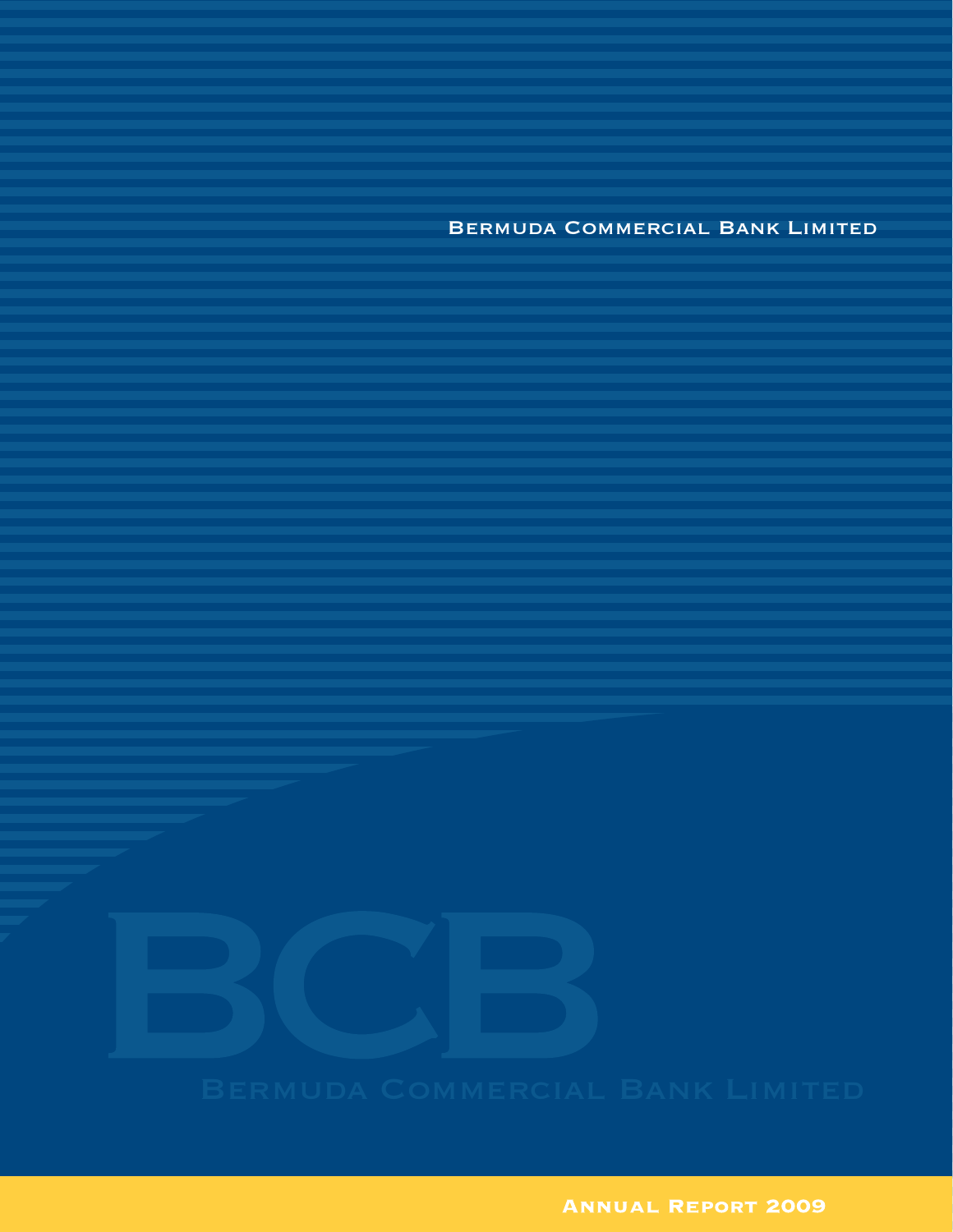

## TABLE OF CONTENTS

- Corporate Profile
- Letter to Shareholders
- Management's Discussion and Analysis
- Independent Auditors' Report
- Consolidated Balance Sheet
- Consolidated Statement of Operations and Retained Earnings
- Consolidated Statement of Comprehensive Income
- Consolidated Statement of Cash Flows
- Notes to the Consolidated Financial Statements
- Consolidated Five Year Summary
- Board of Directors
- Subsidiary Information
- Management and Staff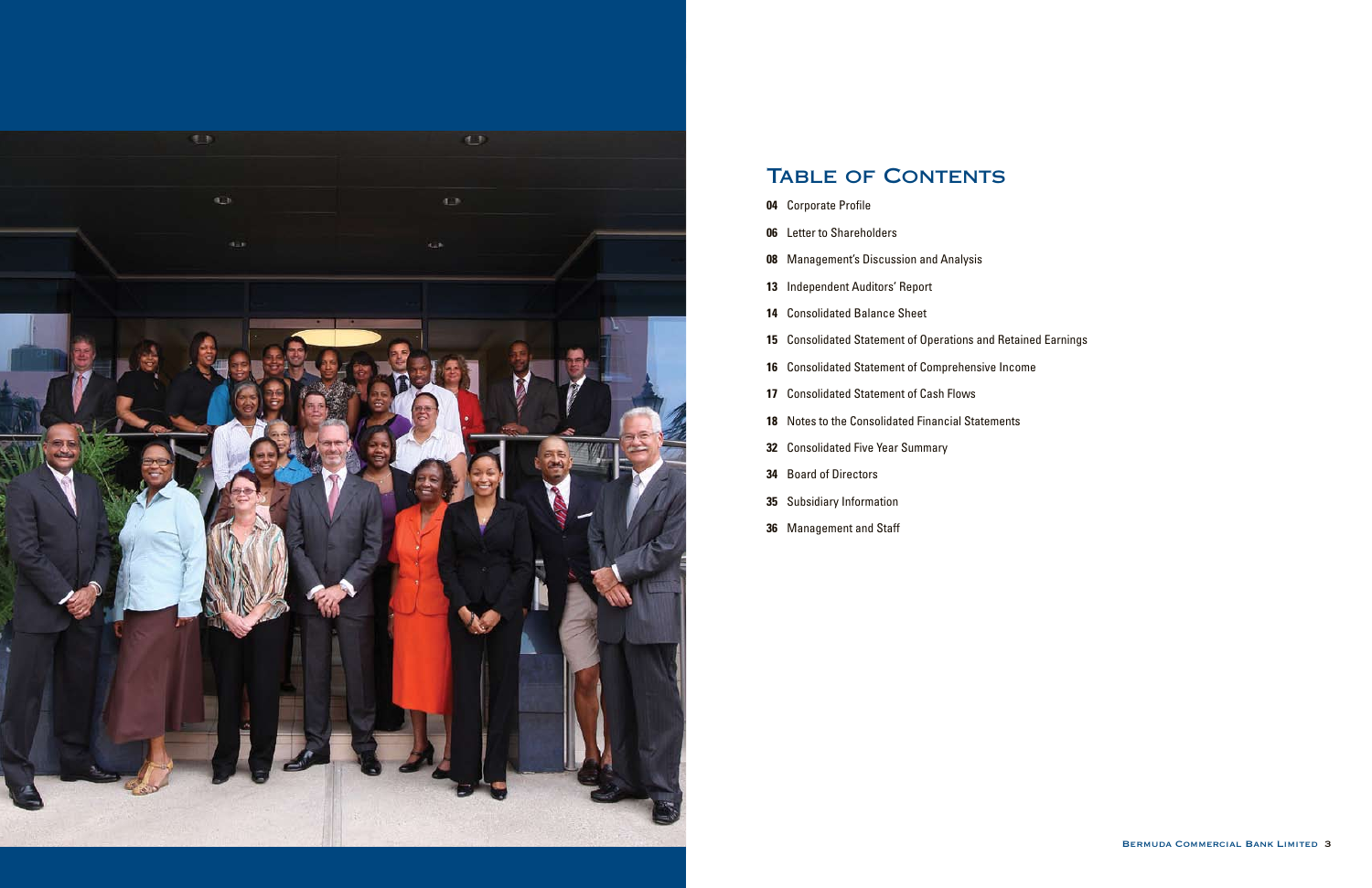# Corporate Profile

**This year the Bermuda Commercial Bank celebrates its 40th birthday. This represents 40 years of dedicated personal services to its customers. During this time the Bank has evolved from a local savings and loan institution in Bermuda to the only Bermudian bank focused on serving local and international corporate and commercial business communities as well as high net worth clients.**

### **FOCUS**

As the only bank in Bermuda focused solely on commercial, corporate and high net worth individuals, we offer an array of banking solutions, as well as a full range of custody, fund administration and corporate services. Our specialized market focus allows us to truly understand and meet our clients' diverse needs. We are able to deliver services with efficiency not feasible elsewhere while maintaining the accuracy that our clients require.

Bermuda CommercialBankGroup continues to be guided by a corporate philosophy centered on the provision of quality services tailored to the specific needs of its clients. The following principles form the basis of the Bank's core beliefs:

### **QUALITY SERVICE**

The Management of risk is an important criterion to all users of financial services. The Bank has established a policy of minimizing its own corporate risk by following an extremely conservative policy in balance sheet management. The Bank does not take risk positions on its own account and runs a matched-book policy with its deposits. Through our subsidiaries, International Corporate Management of Bermuda, BCB Trust Company Limited, Bercom Nominees Limited and BCB(Mauritius) Limited, The Bermuda Commercial Bank Group provides client with a one-stop solution for all their banking. Bermuda Commercial Bank is also a member of the SWIFT (Society of Worldwide Interbank Financial Telecommunication) network and has established correspondent banking relationships with major institutions, allowing us to provide wire transfer services globally. Through our global custodial network, we provide our global custody clients with access to markets all over the world.

The Bank has sought, as a result of operating in a highly competitive and demanding environment, to take advantage of its relatively small size in providing highly personalized service to its client base. The provision of financial services depends upon maintaining the highest standard of quality, forming a strong bond with clients based on mutual trust and respect, keeping informed of relevant developments in the industry and updating the services provided to reflect the changing environment.

### **CONSERVATIVE RISK MANAGEMENT**

Bermuda Commercial Bank is focused on growing its business in local and international markets through our investments in infrastructure and commitment to high quality service and products.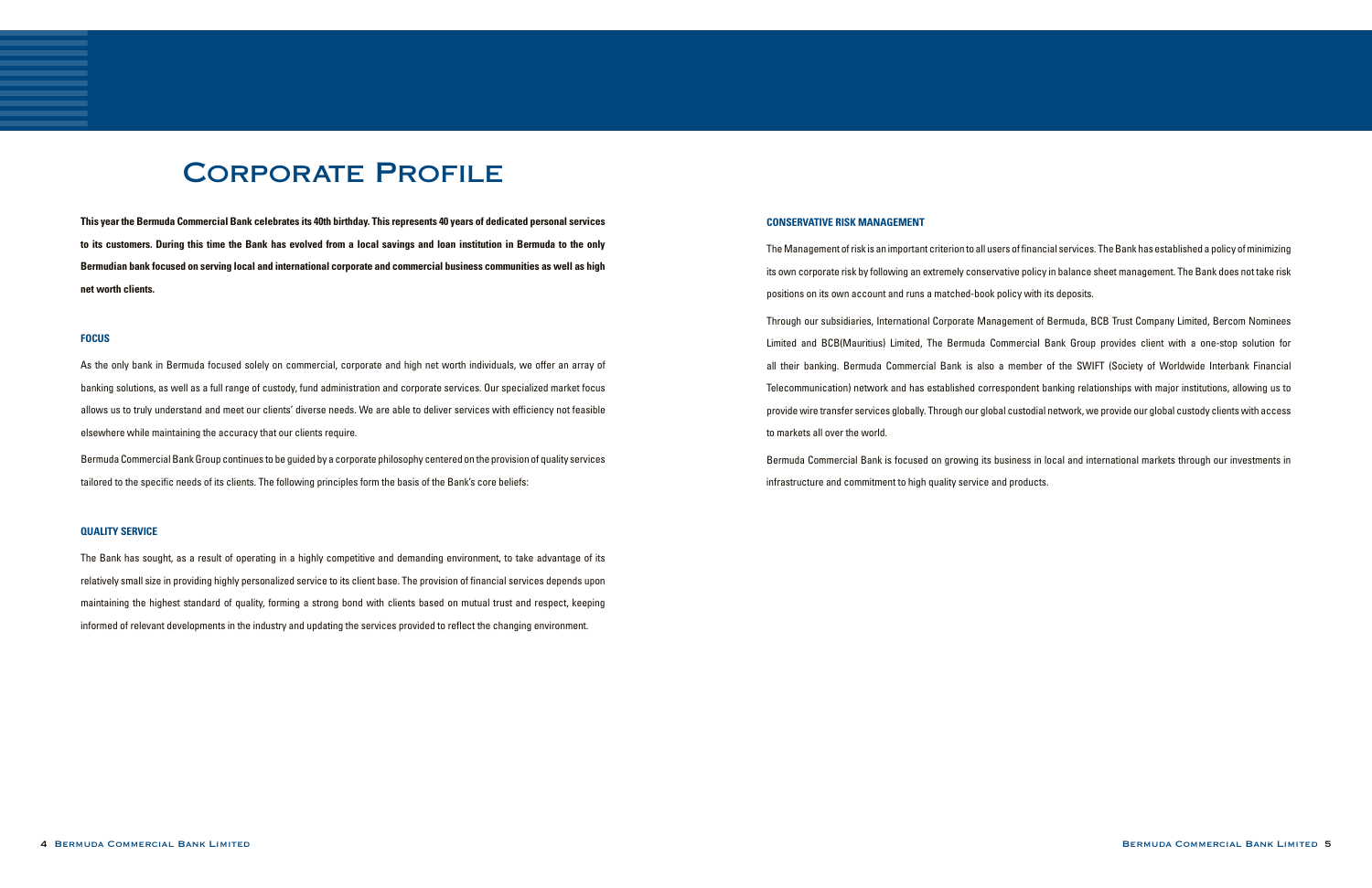### **shareholders' equity**

Minima



# LETTER TO SHAREHOLDERS

**Bermuda Commercial Bank Limited ("BCB" or "the Bank") recorded a net operating loss of \$0.38 million for the year ended September 30, 2009 compared to a net profit of \$5.16 million in 2008. However there was a net gain in shareholders' equity due to a \$1.81 million unrealized gain in investments in securities.** 

The financial turmoil over the last year has deeply impacted all levels of business and few companies remain untouched by the initial credit crisis or the lingering hangover in the financial markets. As a service provider to primarily financial companies, BCB has suffered the effects of the crisis as many of our clients have experienced reduced fortunes and continue to do so. In 2009 client attrition has outpaced new business.

BCB's business model has always been vulnerable to reductions in base interest rates – it is the trade-off we accepted for our low risk balance sheet approach. In 2009 this vulnerability has been severely tested by an unprecedented interest rate environment which has decimated our core interest income. Short term U.S. interest rates finished the year close to zero and resulted in the Bank's interest income being reduced dramatically to \$6.51 million from \$19.26 million. While this was to some extent offset by lower interest expense, the net result was a \$3.76 million decrease in our net interest income.

On the plus side, the Bank does not have any of the credit derivative investments or high risk lending exposure that has caused problems for banks around the world and has therefore posted no related investment or credit losses. Both our liquidity and the safety of our client deposits remain exemplary. In 2009 our capital base reached its highest level ever, surpassing \$75 million. Fee and other income decreased by \$1.70 million to \$2.88 million for the year ended September 30, 2009. This decrease was driven by reduced Custody and Fund Administration revenues compared to 2008 levels. In the second half of 2008 the Bank saw a number of large clients move their assets to other jurisdictions and the general tenor of our remaining clients' business remains low. Foreign exchange income also reduced significantly following a slow-down in client activity.

The Bank's total assets were \$423.35 million at September 30, 2009 compared to \$486.84 at September 30, 2008 a decrease of \$63.49 million or 13.0%. The Bank's asset quality and liquidity remains excellent and at September 2009 our assets were 96.5% cash, money market funds and term deposits with 98.3% of this having maturities of less than one month. However, deposit levels at the Bank remain lower than previous years as many of our corporate and fund clients suffer reduced business activity at this time.

At September 30, 2009 the Bank's shareholders' equity stood at \$75.05 million compared to \$71.62 million a year earlier. In light of the Bank's recorded operating loss for the year and continued historically low interest rates, the Board reluctantly decided to withhold any dividend payments during the year. Management considers that any economic recovery will be slow, but could bring increased interest rates and stronger corporate client activity as 2010 progresses. The Bank is well placed to benefit when this occurs.

As this letter goes to press we are seeing some signs of a muted recovery within the Bank. Downward trends appear to be leveling off and pipeline business is strengthening, albeit from a very weak base. On behalf of the Board, we would like to take this opportunity to thank our shareholders and clients for their continued support. We would also like to thank all our staff and management for their hard work and commitment to Bermuda Commercial Bank in these trying economic times.

neveling

DR. CLARENCE R. TERCEIRA E. JOHN SAINSBURY CHAIRMAN PRESIDENT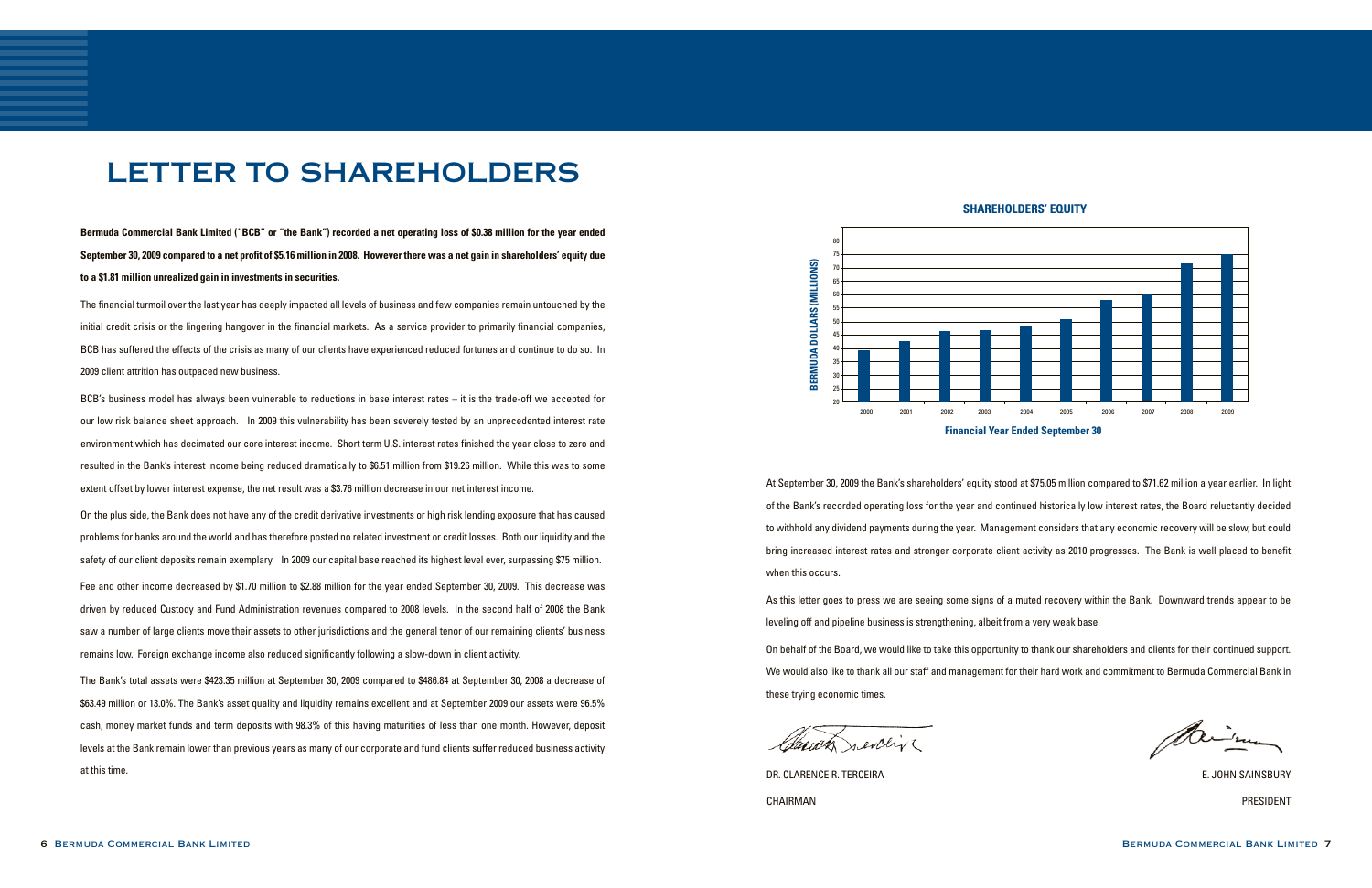

# MANAGEMENT'S DISCUSSION AND ANALYSIS

**Management's Discussion and Analysis should be read in conjunction with our Consolidated Financial Statements, the notes to those financial statements, and the Letter to Shareholders. All references to BCB or the Bank refer to Bermuda Commercial Bank Limited and its subsidiaries on a consolidated basis.**

### **RESULTS OF OPERATIONS FOR THE YEAR ENDED SEPTEMBER 30, 2009**

The Bank recorded a net loss of \$380,000 for 2009. This compares to net income of \$5.16 million in 2008, a reduction of \$5.54 million. Basic and diluted loss per share for the year ended September 30, 2009 were \$0.06 and \$0.06, respectively. Basic and diluted earnings per share for the year ended September 30, 2008 were \$1.06 and \$0.85, respectively.

### **INCOME**

For the year ended September 30, 2009, net interest income was \$4.90 million compared to \$8.66 million at September 30, 2008, a decline of \$3.76 million or 43.4%. This decrease resulted from a year on year decrease in interest rates coupled with a decline in customer deposits. The Bank's profitability is materially influenced by changes in interest rates, primarily U.S. Fed rates. For fiscal 2009 the effective U.S. Fed interest rate was 0.36% compared with 2.97% for fiscal 2008. The Bank has taken a number of steps to mitigate this interest rate reduction. We have expanded our asset portfolio to include money market funds and where we identify opportunities we invested in low-risk securities, commencing with an investment in a government-backed preference shares offering. Investments will continue to be governed by the Bank's strict risk management polices.

Fees and commissions decreased by \$1.28 million, or 36.9%, to \$2.19 million compared with \$3.47 million the previous year. This decrease was caused by the withdrawal of a number of large Corporate Services clients in the latter half of fiscal year 2008. The Bank had provided Fund Administration and Custody services to these clients. Fees in BCB Trust Company Limited, the Bank's wholly owned subsidiary also reduced substantially following a number of one time trust termination fee receipts in 2008.

The reduction in client activity also impacted fees from Banking Services which recorded a \$0.16 million decrease from \$1.00 million in 2008 to \$0.84 million. Reduced funds transfer fees accounted for the majority of this decrease.

Net foreign exchange income decreased to \$520,000 from \$940,000. BCB's net exchange gains are earned from a small spread on each foreign currency transaction effected by the Bank with no risk or positions being assumed by BCB. This income is wholly dependent on the activity of our clients and income decreased due to decreased activity within the Bank both in terms of number and size of deals.

### **EXPENSES**

Due to the high fixed costs of operating a bank in Bermuda, BCB was unable to reduce expenses to match the decrease in revenue. Management did however reduce expenses by \$0.28 million or 3.3% to \$8.28 million from \$8.56 million last year. Salaries and employee benefits decreased by 12.5% from \$4.64 million to \$4.06 million. This decrease was a result of a decrease in variable profit share compensation, an expense that is linked to the Bank's financial performance. Company-wide staff headcount was also reduced slightly compared to the prior year. Fixed asset amortization costs decreased by \$0.06 million from \$0.45 million in fiscal year 2008 to \$0.39 million for the year ended September 30, 2009. Certain of the Bank's software systems became fully amortized during the year resulting in a lower

amortization expense for fiscal 2009.

Other expenses increased by \$0.37 million from \$3.47 million for the year ended September 30, 2008 to \$3.84 million for 2009. During the year the Bank terminated its relationship with a credit card processor. As part of this termination process we incurred one-time costs which we expect to recoup over the coming years via lower credit card processing fees. Our business development and license fee costs also increased over 2008 levels. The Bank's operational costs remain tightly controlled. At the same time, we continue to embrace the latest system technologies to enhance our customer experience, remain compliant with regulatory requirements and to build our suite of financial products.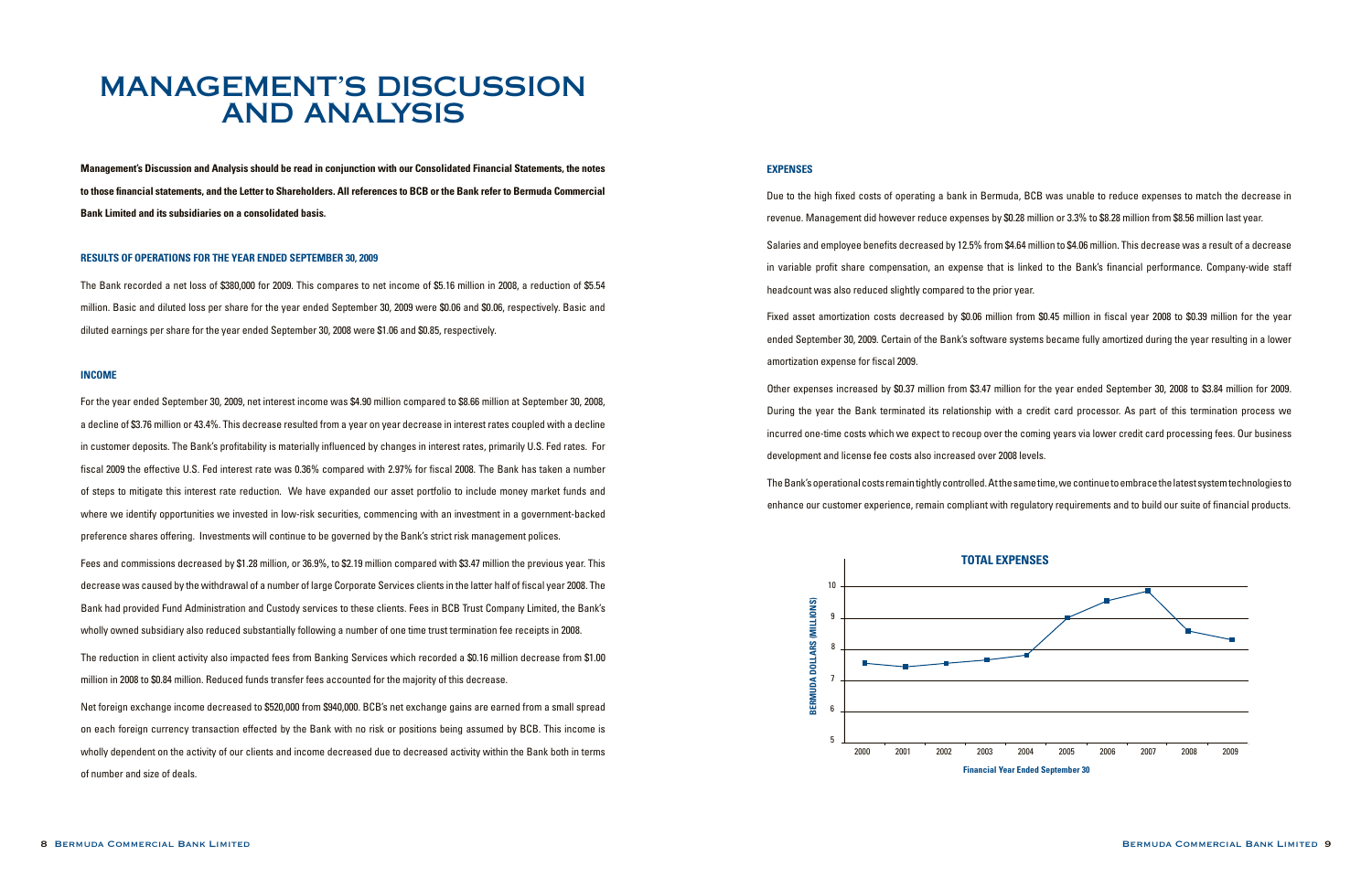# MANAGEMENT'S DISCUSSION AND ANALYSIS

### **FINANCIAL CONDITION AS AT SEPTEMBER 30, 2009**

The Bank's client deposit levels decreased to \$345.55 million at September 30, 2009 from \$407.64 million at September 30, 2008, a decrease of \$62.09 million. This reduction was driven by the activity of a small number of very large clients who reallocated their funds out of cash and into other investments following the low yields on offer from term deposit accounts. Our fund clients have also suffered a reduction in financial activity resulting in less funds being placed on deposit with the Bank during the year.

Client deposits are placed with essentially matching currencies and maturities with highly rated counterparties in either the interbank market or in select money market funds. Total cash, money market, and term deposits decreased by \$75.90 million to \$408.63 million at September 30, 2009 from \$484.53 million a year before.

At September 2009 the Bank held \$12.88 million in securities. The Bank's Asset and Liability Committee (ALCO) investigates opportunities to achieve higher yields without compromising the Bank's low-risk, conservative philosophy. In a year of rapidly fluctuating asset prices few suitable opportunities were identified. At year-end, 3% of total assets were invested in securities backed by the Bermuda Government. These securities are carried at fair value resulting in unrealized gains for the Bank of \$1.81 million. ALCO has strict credit limits and risk guidelines and investment recommendations are approved by the Board of Directors.

Equipment, leasehold improvements and computer software remained at similar levels to last year with annual amortization charges offsetting capital expenditure for the year.

Interest receivable and interest payable balances vary in line with the maturity profile and value of clients' deposits. As BCB matches its assets and liabilities, the interest receivable and interest payable balances typically move in tandem with each other. BCB's maturity schedule continues to be short term in nature with the majority of assets and liabilities maturing within one month.

Other assets and other liabilities typically consist of standard operational prepayments and accruals. Variations between 2009 and 2008 balances resulted from normal, short term operational movements.

Client drafts payable consist of the balance of un-cashed client drafts at year-end. These balances are client driven and fluctuate based on when clients purchase drafts and when they are presented for payment.

No year-end dividend has been proposed due to the Bank's recorded net operating loss for the year.

Shareholders' equity at September 30, 2009 was \$75.05 million, an increase of \$3.43 million over the prior year balance of \$71.62 million. This increase resulted from the exercise of 400,000 options by the Bank's majority shareholder which contributed \$2.00 million to equity. Additionally, accumulated other comprehensive income increased by \$1.81 million due to unrealized gains on the Bank's Available-for Sale securities. Partially offsetting these increases was undistributed net losses of \$380,000 for the year.

### **OPERATIONS**

BCB's goal is to be the undisputed leader in customer service in Bermuda. The Bank continued to consolidate its business and to maintain a visible market presence with a marketing campaign designed to emphasize our strengths particularly our personal touch in dealing with the day to day business requirements of our clients. The outsourcing of our marketing, advertising, and public relations together with the direct involvement by the heads of each major department in client relationship and marketing has ensured that a consistent message outlining the Bank's ability to deliver the highest professional service continues to be presented in the market place.

The 1988 Basel Capital Accord's capital adequacy framework was replaced in June 2004 by the Basel Committee on Banking Supervision (commonly know as 'Basel II'). As Bermuda is a party to the Basel Accord, the Bermuda Monetary Authority is tasked with providing guidance for the implementation framework that the Bank must follow. On January 1, 2009, the BMA adopted the Basel II Accord which calls for additional and more detailed disclosures and risk management. The Bank established a working committee to oversee the Bank's capital assessment review process. Under Basel II, and in agreement with the BMA, the Bank is required to maintain higher Tier 1 capital ratios than previously required under Basel I. As at September 30, 2009 the Bank's Tier 1 ratio comfortably exceeded these limits. The Bank also implemented the Basel II, Pillar III Disclosure requirements (Market Discipline of the New Capital Adequacy Framework) and has published on its website key elements of its risk exposure and risk mitigation regime.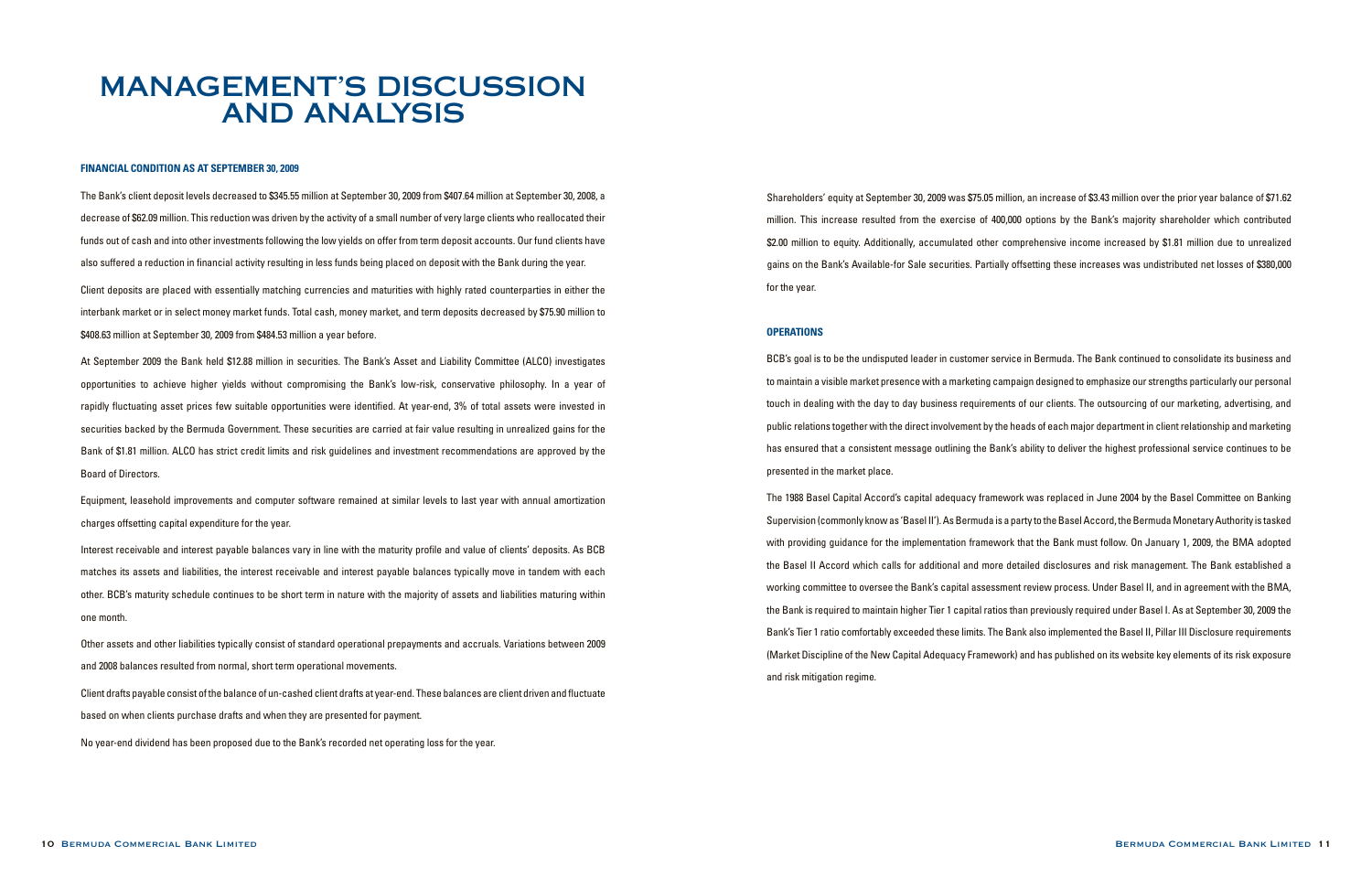# MANAGEMENT'S DISCUSSION AND ANALYSIS

### **PERFORMANCE MEASURES**

Performance measures were significantly down on prior year levels reflecting the Bank's disappointing financial results. The Bank's Tier 1 and risk weighted capital ratios while down on last year still remained at extremely high levels relative to the industry at large. 2009 regulatory capital ratios have been calculated using Basel II, which is only required to be applied on a prospective basis. 2008 ratios were calculated using Basel I making it difficult to meaningfully compare the two sets of ratios. However, the decrease was primarily due to higher risk weighted asset levels reflecting the Bank's increased diversification away from cash and into money market funds and other low risk securities.

 Management of Bermuda Limited.

General Manager, Banking & Custodial Services 

|                             | <b>Per Share Information</b> |                       |                                                         |            | <b>Financial Ratios</b> |
|-----------------------------|------------------------------|-----------------------|---------------------------------------------------------|------------|-------------------------|
|                             | 2009                         | 2008                  |                                                         | 2009       | 2008                    |
| Cash dividends              | 0.00<br>S                    | S.<br>$0.80\,$        | Return on equity                                        | $(0.51\%)$ | 7.83%                   |
| Net book value – basic      | \$12.20                      | \$12.45               | Return on assets                                        | $(0.08\%)$ | 0.93%                   |
| Net book value - diluted    | \$11.02                      | \$10.83               | Efficiency ratio                                        | 104.74%    | 62.39%                  |
| Market value at year-end    | 5.50<br>\$                   | 10.00<br>S.           | Dividend payout ratio                                   | $0.00\%$   | 88.89%                  |
| Net (loss) income - basic   | (0.06)<br>S.                 | \$<br>1.06            | Dividend to share price ratio                           | $0.00\%$   | 8.00%                   |
| Net (loss) income - diluted | (0.06)<br>\$                 | \$<br>0.85            | Cash, money market, and term<br>deposits / total assets | 96.50%     | 99.53%                  |
|                             |                              | <b>Capital Ratios</b> |                                                         |            |                         |
| Tier 1 capital ratio        | 29.35%                       | 71.21%                |                                                         |            |                         |
| Tier 2 capital ratio        | 0.01%                        | 0.02%                 |                                                         |            |                         |

Deloitte.

Risk weighted capital ratio 29.36% 71.23%

In Reid

**Chief Operating Officer Chief Financial Officer Chief Financial Officer Chief Financial Officer** 

MICHAEL CRANFIELD **CRANFIELD RANDY MORRIS** Chief Information Officer **Chief Information Officer** Chief Informational Corporate

### **INDEPENDENT AUDITORS' REPORT**

To the Shareholders and Board of Directors of Bermuda Commercial Bank Limited

We have audited the consolidated balance sheet of Bermuda Commercial Bank Limited (the "Bank") as at September 30, 2009 and the consolidated statements of operations and retained earnings, comprehensive income and cash flows for the year then ended. These financial statements are the responsibility of the Bank's management. Our responsibility is to express an opinion on these financial statements based on our audit.

We conducted our audit in accordance with auditing standards generally accepted in Bermuda and Canada. Those standards require that we plan and perform an audit to obtain reasonable assurance whether the financial statements are free of material misstatement. An audit includes examining, on a test basis, evidence supporting the amounts and disclosures in the financial statements. An audit also includes assessing the accounting principles used and significant estimates made by management, as well as evaluating the overall financial statement presentation.

In our opinion, these consolidated financial statements present fairly, in all material respects, the financial position of the Bank as at September 30, 2009 and the results of its operations and its cash flows for the year then ended in accordance with accounting principles generally accepted in Bermuda and Canada.

Delaithe +Touche

November 19, 2009

" (fil

**HORST E. FINKBEINER II** 

P. GLENDALL PHILLIPS

Deloitte & Touche Chartered Accountants Corner House Church and Parliament Streets P.O Box HM 1556 Hamilton HM FX Bermuda

Tel: +441 292-1500 Fax: +441 292-0961 www.deloitte.bm

A member firm of

**Audit . Tax . Consulting . Financial Advisory Deloitte Touche Tohmatsu**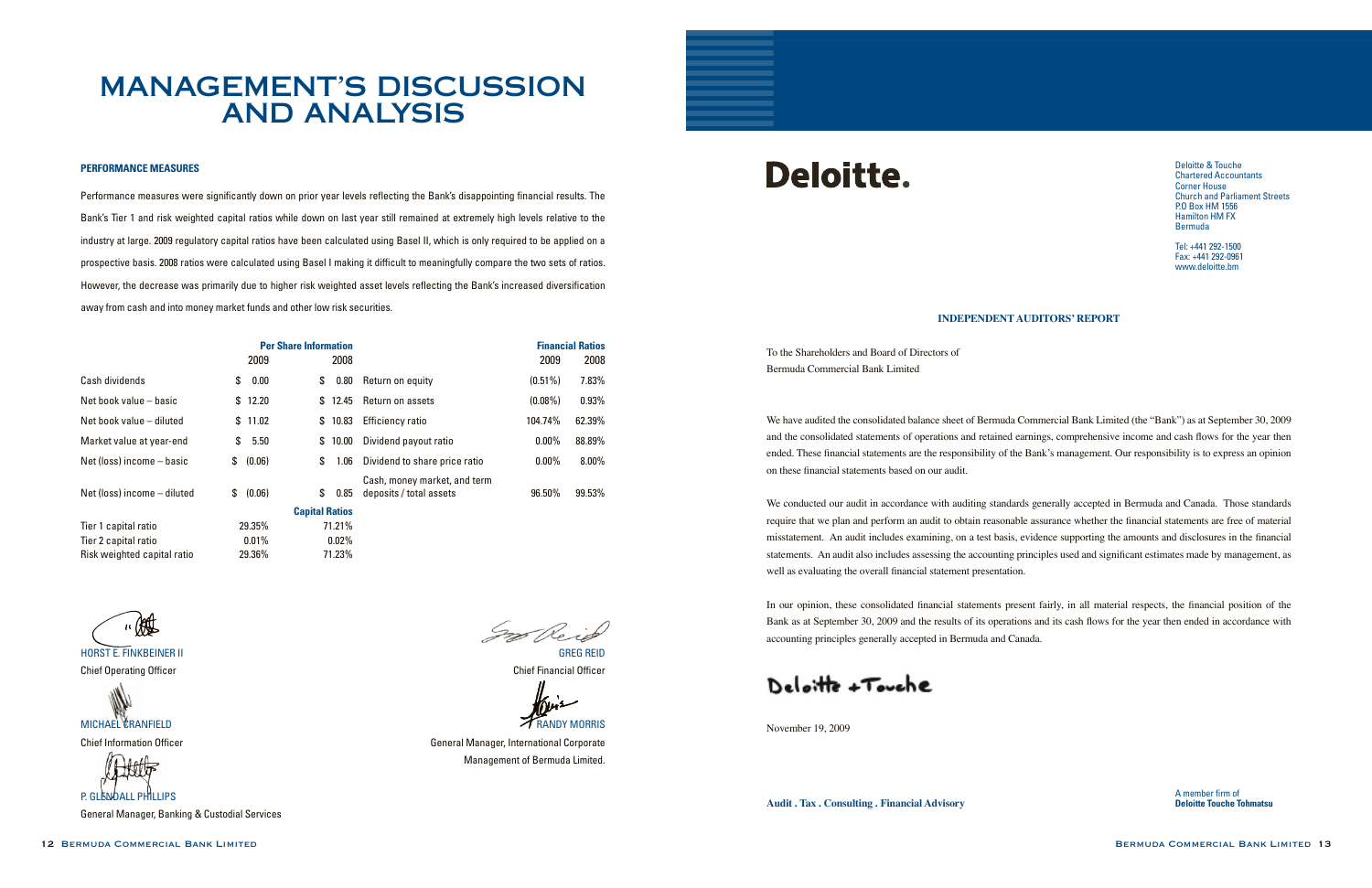DR. CLARENCE R. TERCEIRA E. JOHN SAINSBURY CHAIRMAN PRESIDENT

## CONSOLIDATED STATEMENT OF OPERATIONS AND RETAINED EARNINGS

for the year ended September 30, 2009 (Expressed in Bermuda dollars)

## CONSOLIDATED BALANCE SHEET

as at September 30, 2009 (Expressed in Bermuda dollars)

See accompanying notes to the consolidated financial statements

Signed on behalf of the Board:

Claudy severing

| <b>ASSETS</b>                                                                                                                                                                                     | 2009                                                       | 2008                                                          |
|---------------------------------------------------------------------------------------------------------------------------------------------------------------------------------------------------|------------------------------------------------------------|---------------------------------------------------------------|
| Cash, money market funds and term deposits (Note 3)<br>Due on demand<br>Money market funds<br>Term deposits                                                                                       | \$<br>13,103,030<br>167,453,850<br>228,076,626             | \$<br>11,521,297<br>473,010,124                               |
| Total cash, money market funds and term deposits<br>Investments in securities (Note 4)<br>Equipment, leasehold improvements and computer software (Note 5)<br>Interest receivable<br>Other assets | 408,633,506<br>12,880,026<br>692,301<br>227,479<br>920,715 | 484,531,421<br>271,417<br>699,622<br>275,944<br>1,058,883     |
| <b>Total assets</b>                                                                                                                                                                               | \$<br>423,354,027                                          | \$<br>486,837,287                                             |
| <b>LIABILITIES</b>                                                                                                                                                                                |                                                            |                                                               |
| Deposits (Note 6)<br><b>Demand deposits</b><br><b>Term deposits</b>                                                                                                                               | \$<br>145,285,104<br>200,265,590                           | \$<br>112,736,502<br>294,906,282                              |
| <b>Total deposits</b>                                                                                                                                                                             | 345,550,694                                                | 407,642,784                                                   |
| Interest payable<br>Clients drafts payable<br><b>Other liabilities</b><br>Proposed dividend<br><b>Total liabilities</b>                                                                           | 74,093<br>1,862,829<br>813,827<br>348,301,443              | 252,368<br>3,640,495<br>1,381,576<br>2,301,075<br>415,218,298 |
|                                                                                                                                                                                                   |                                                            |                                                               |
| <b>SHAREHOLDERS' EQUITY</b>                                                                                                                                                                       |                                                            |                                                               |
| Capital stock (Note 7)<br>Share premium (Note 7)<br>Accumulated other comprehensive income (Note 4)<br>Retained earnings                                                                          | 14,766,449<br>19,302,690<br>2,080,026<br>38,903,419        | 13,806,449<br>18,262,690<br>271,417<br>39,278,433             |
| Total shareholders' equity                                                                                                                                                                        | 75,052,584                                                 | 71,618,989                                                    |
| Total liabilities and shareholders' equity                                                                                                                                                        | \$<br>423,354,027                                          | \$<br>486,837,287                                             |

See accompanying notes to the consolidated financial statements

 $-i_{\rm 22}$ 

**2009 2008**

| \$                   | \$                   |
|----------------------|----------------------|
| 5,201,755            | 19,254,173           |
| 1,071,205            |                      |
| 237,304              |                      |
| 6,510,264            | 19,254,173           |
| (1,608,862)          | (10,596,997)         |
| 4,901,402            | 8,657,176            |
| 2,188,520            | 3,468,651            |
| 171,815              | 181,219              |
| 518,283              | 936,960              |
| 125,846              | 468,378              |
| 7,905,866            | 13,712,384           |
|                      |                      |
| 4,057,164            | 4,640,307            |
| 386,063<br>3,837,653 | 447,780<br>3,467,253 |
|                      |                      |
| 8,280,880            | 8,555,340            |
| (375, 014)           | 5,157,044            |
| 39,278,433           | 38,320,429           |
|                      | (4, 199, 040)        |
| \$<br>38,903,419     | \$<br>39,278,433     |
| \$<br>(0.06)         | \$<br>1.06           |
| \$<br>(0.06)         | \$<br>0.85           |

| <b>INCOME</b>                               |             |              |
|---------------------------------------------|-------------|--------------|
| Interest income                             | \$          | \$           |
| Cash and term deposits                      | 5,201,755   | 19,254,173   |
| Money market funds                          | 1,071,205   |              |
| Investments in securities                   | 237,304     |              |
|                                             | 6,510,264   | 19,254,173   |
| Interest expense                            | (1,608,862) | (10,596,997) |
| Net interest income                         | 4,901,402   | 8,657,176    |
| Fees and commissions                        | 2,188,520   | 3,468,651    |
| Other operating income                      | 171,815     | 181,219      |
| Net exchange gains                          | 518,283     | 936,960      |
| Gain on sale of investments in securities   | 125,846     | 468,378      |
| <b>Total income</b>                         | 7,905,866   | 13,712,384   |
| <b>EXPENSES</b>                             |             |              |
| Salaries and employee benefits (Note 11)    | 4,057,164   | 4,640,307    |
| Amortization                                | 386,063     | 447,780      |
| Other expenses                              | 3,837,653   | 3,467,253    |
| <b>Total expenses</b>                       | 8,280,880   | 8,555,340    |
| <b>NET (LOSS) INCOME</b>                    | (375, 014)  | 5,157,044    |
| <b>RETAINED EARNINGS, BEGINNING OF YEAR</b> | 39,278,433  | 38,320,429   |
|                                             |             |              |

Dividends (Note 8)

### **RETAINED EARNINGS, END OF YEAR**

Basic (loss) earnings per common share (Note 9) Diluted (loss) earnings per common share (Note 9)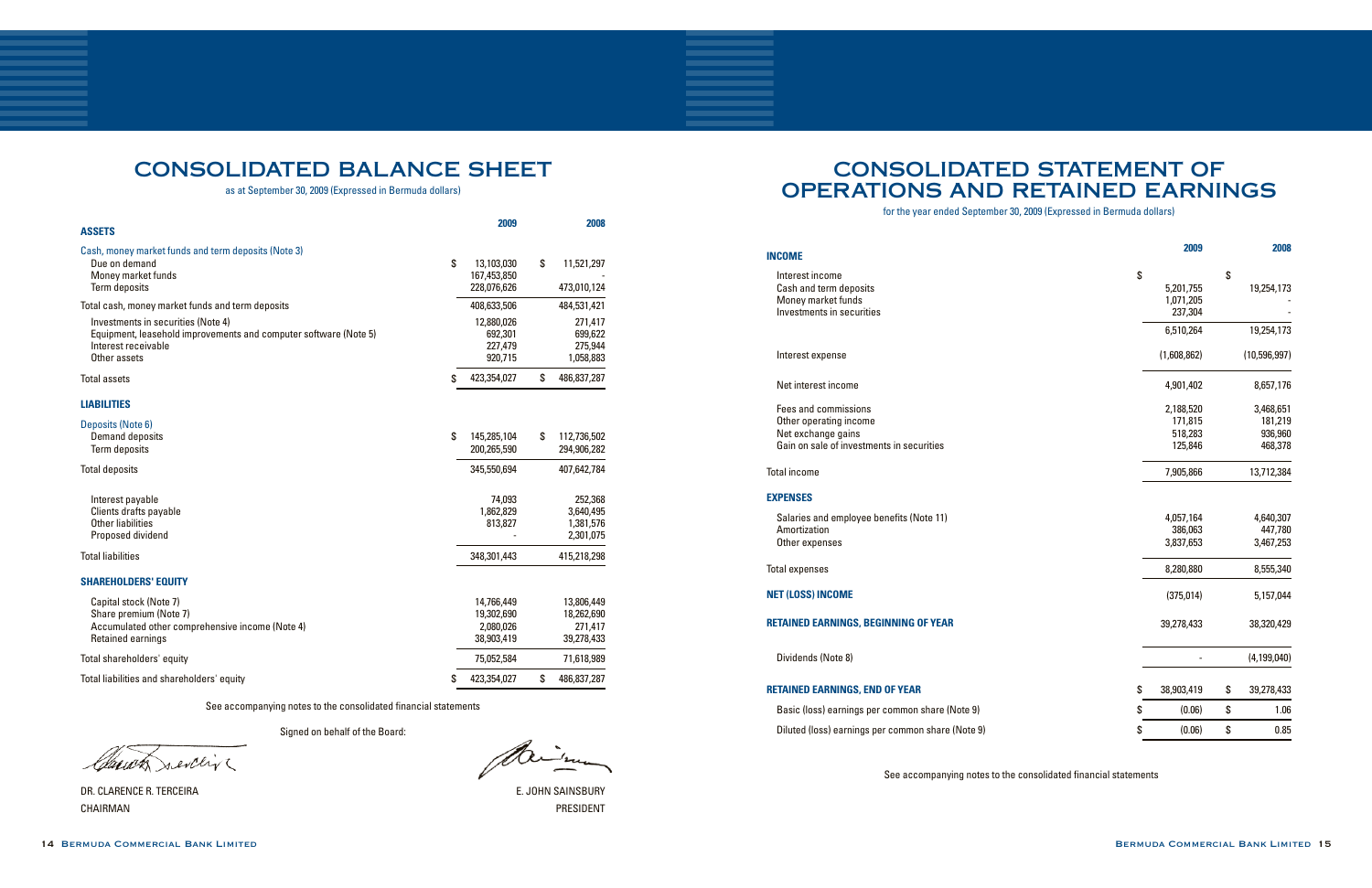## CONSOLIDATED STATEMENT OF COMPREHENSIVE INCOME

## CONSOLIDATED STATEMENT OF **CASH FLOWS**

for the year ended September 30, 2009 (Expressed in Bermuda dollars)

for the year ended September 30, 2009 (Expressed in Bermuda dollars)

|                                                                           |   | 2009       | 2008            |
|---------------------------------------------------------------------------|---|------------|-----------------|
| <b>NET (LOSS) INCOME</b>                                                  | S | (375,014)  | \$<br>5,157,044 |
| <b>OTHER COMPREHENSIVE INCOME</b>                                         |   |            |                 |
| Unrealized gain on investments in securities<br>occurring during the year |   | 1,934,455  | 739.795         |
| Adjustment for reclassification of gains realized<br>in income            |   | (125, 846) | (468, 378)      |
| <b>COMPREHENSIVE INCOME</b>                                               |   | 1,433,595  | 5,428,461       |

|                                                                                                                                                                                         | 2009                       | 2008            |
|-----------------------------------------------------------------------------------------------------------------------------------------------------------------------------------------|----------------------------|-----------------|
| <b>CASH FLOWS FROM OPERATING ACTIVITIES</b>                                                                                                                                             |                            |                 |
| Net (loss) income                                                                                                                                                                       | \$<br>(375,014)            | \$<br>5,157,044 |
| Adjustments to reconcile net income to cash flows from operating activities:<br>Amortization                                                                                            | 386,063                    | 447,780         |
| Gain on sale of investments in securities                                                                                                                                               | (125, 846)                 | (468, 378)      |
| Decrease in interest receivable                                                                                                                                                         | 48,465                     | 636,390         |
| Decrease in other assets                                                                                                                                                                | 138,168                    | 144,422         |
| Decrease in interest payable                                                                                                                                                            | (178, 275)                 | (383, 587)      |
| (Decrease) increase in clients drafts payable                                                                                                                                           | (1,777,666)                | 1,953,265       |
| Decrease in other liabilities                                                                                                                                                           | (567, 749)                 | (379, 320)      |
| Cash flows (used in) provided by operating activities                                                                                                                                   | (2,451,854)                | 7,107,616       |
| <b>CASH FLOWS FROM INVESTING ACTIVITIES</b><br>Net decrease in term deposits with banks having maturity greater than<br>three months<br>Proceeds from sale of investments in securities | 1,046,220<br>125,846       | 983,980         |
| Purchase of invetments in securities                                                                                                                                                    |                            | 468,378         |
| Purchase of equipment, leasehold improvements and computer software                                                                                                                     | (10,800,000)<br>(378, 742) | (315, 224)      |
|                                                                                                                                                                                         |                            |                 |
| Cash flows (used in) provided by investing activities                                                                                                                                   | (10,006,676)               | 1,137,134       |
| <b>CASH FLOWS FROM FINANCING ACTIVITIES</b>                                                                                                                                             |                            |                 |
| Net decrease in customer deposits<br>Proceeds from exercise of warrants                                                                                                                 | (62,092,090)               | (147, 902, 836) |
| Proceeds from exercise of options                                                                                                                                                       | 2,000,000                  | 10,228,455      |
| Dividends paid                                                                                                                                                                          | (2,301,075)                | (3,653,522)     |
|                                                                                                                                                                                         |                            |                 |
| Cash flows used in financing activities                                                                                                                                                 | (62, 393, 165)             | (141, 327, 903) |
| <b>NET DECREASE IN CASH AND CASH EQUIVALENTS</b>                                                                                                                                        | (74, 851, 695)             | (133,083,153)   |
| <b>CASH AND CASH EQUIVALENTS, BEGINNING OF YEAR</b>                                                                                                                                     | 483,485,201                | 616,568,354     |
| <b>CASH AND CASH EQUIVALENTS, END OF YEAR</b>                                                                                                                                           | 408,633,506                | \$483,485,201   |
| <b>CASH AND CASH EQUIVALENTS</b>                                                                                                                                                        |                            |                 |
| Cash, money market funds and term deposits                                                                                                                                              | 408,633,506                | 484,531,421     |
| Less: term deposits with banks having maturity greater than three months                                                                                                                |                            | (1,046,220)     |
| Cash and cash equivalents                                                                                                                                                               | 408,633,506<br>S           | \$483,485,201   |
| <b>SUPPLEMENTARY INFORMATION</b>                                                                                                                                                        |                            |                 |
| Interest paid                                                                                                                                                                           | \$<br>1,787,137            | 10,980,584<br>S |
|                                                                                                                                                                                         |                            |                 |

See accompanying notes to the consolidated financial statements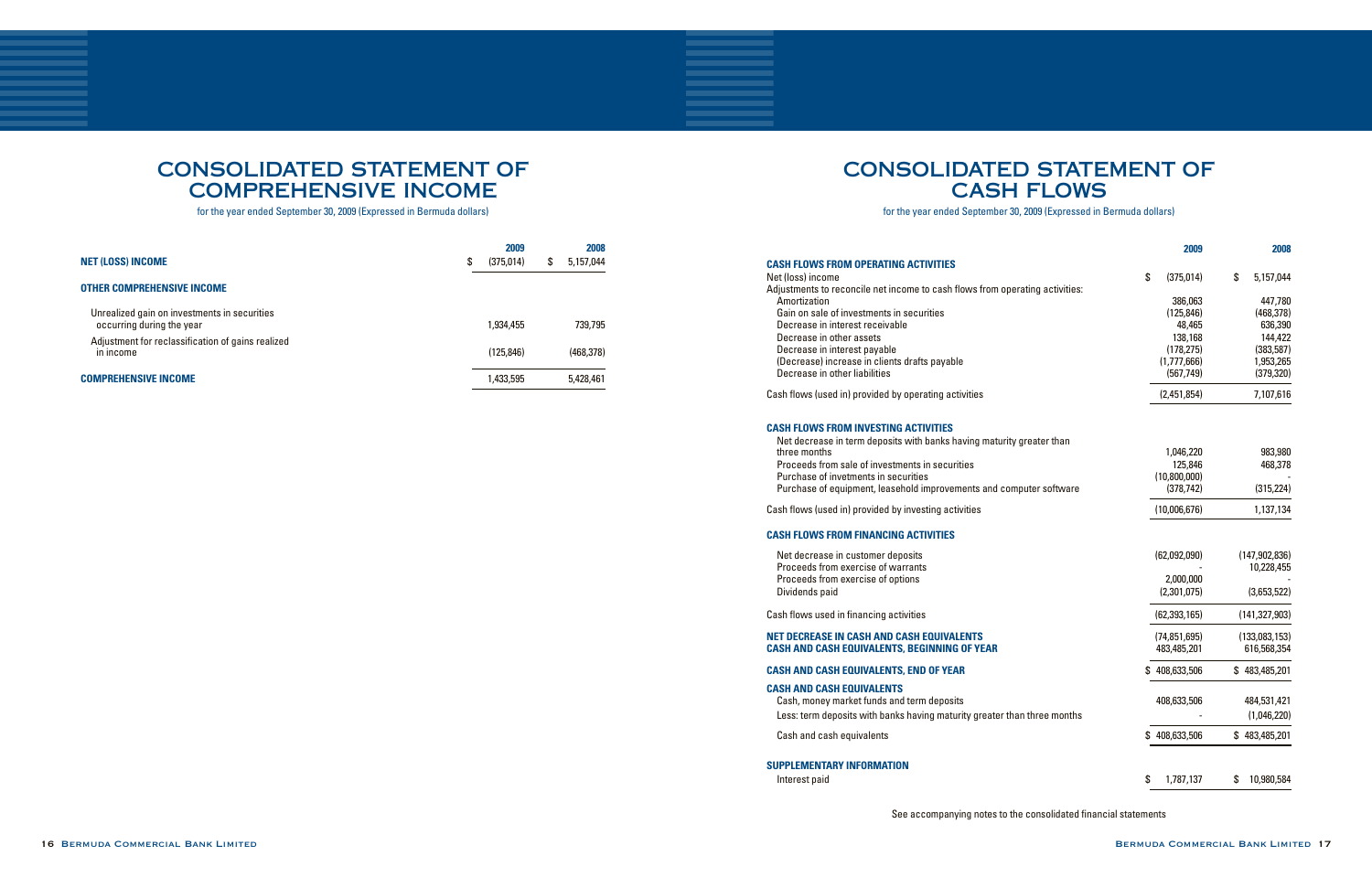September 30, 2009 (Expressed in Bermuda dollars)

### **1. DESCRIPTION OF BUSINESS**

Bermuda Commercial Bank Limited ("BCB") is a Bermuda incorporated company, regulated by the Bermuda Monetary Authority. BCB provides banking, custody, fund administration and trustee services. BCB is publicly traded on the Bermuda Stock Exchange.

First Curacao International Bank N.V. ("FCIB") is the majority shareholder of BCB. FCIB is under the supervision of The Central Bank of the Netherland Antilles.

The Board of Directors of BCB has agreed that a merger or outright sale is desirable to further the Bank's growth. In October 2006, the Bank hired the financial advisory firm of Keefe, Bruyette & Woods, Inc. to assist the board in the sale process. The sale process remains ongoing and discussions continue with a number of interested parties.

### **2. SIGNIFICANT ACCOUNTING POLICIES**

### **Basis of Preparation**

The consolidated financial statements have been prepared in accordance with accounting principles generally accepted ("GAAP") in Bermuda and Canada. The preparation of consolidated financial statements in conformity with Bermudian and Canadian GAAP requires management to make estimates and assumptions that affect assets and liabilities, income and other related information.

### **Basis of Consolidation**

The consolidated financial statements include the assets, liabilities, and results of operations of the Bank and its wholly owned subsidiaries, International Corporate Management of Bermuda Limited, BCB Trust Company Limited, BCB (Mauritius) Limited and Bercom Nominees Limited. Intercompany transactions are eliminated on consolidation.

### **Foreign Currency Translation**

United States dollar balances and transactions are translated into Bermuda dollars at par. Monetary assets and liabilities in other currencies are translated into Bermuda dollars at the rates of exchange prevailing at the balance sheet date. Income and expense items in other currencies are translated into Bermuda dollars at the rates prevailing at the dates of the transactions. Differences arising on the translation of assets and liabilities are charged or credited directly to net exchange gains.

### **2. SIGNIFICANT ACCOUNTING POLICIES (cont'd)**

### **Cash and Cash Equivalents**

Term deposits are readily convertible to known amounts of cash and are subject to an insignificant risk of changes in value and have original maturities of three months or less. Money market funds have daily liquidity and invest in highly liquid instruments, such as term deposits and commercial paper.

### **Investments in Securities**

Bermudian and Canadian GAAP requires that investments in securities are classified as held-for-trading, available-for-sale or held-to-maturity.

Available-for-sale securities include securities which may be sold in response to or in anticipation of changes in interest rate, foreign currency risk, changes in funding sources or terms, or to meet liquidity needs. Available-for-sale securities are measured at fair value with the difference between the fair value and its amortized cost, including changes in foreign exchange rates, recognized in Other Comprehensive Income.

The Bank regularly reviews its available-for-sale securities to determine whether any unrealized losses are other-thantemporary. Where it is considered that the impairment in value is other-than-temporary, or the Bank does not have the intent or ability to hold the security until its fair value recovers, the security is written down to its current fair value, and a loss is recognized in net income.

Gains and losses realized on disposal of available-for-sale securities and losses related to other-than-temporary impairment in value of available-for-sale securities are included in gain on sale of investments in securities.

### **Equipment, Leasehold Improvements and Computer Software**

Equipment, leasehold improvements, and computer software are carried at cost less accumulated amortization. Amortization is calculated using the straight-line method over the estimated useful lives of the related assets, which are up to seven years for equipment, three years for computer hardware, up to five years for computer software, and the term of the lease for leasehold improvements.

### **Derivative Financial Instruments**

Derivatives are used to provide clients with the ability to manage their own market risk exposures. The most frequently used derivatives by clients are forward foreign exchange contracts. When the Bank enters into derivative contracts with clients, the client is required to settle the contract with the Bank in advance. The Bank will also simultaneously enter into a matching and offsetting derivative contract.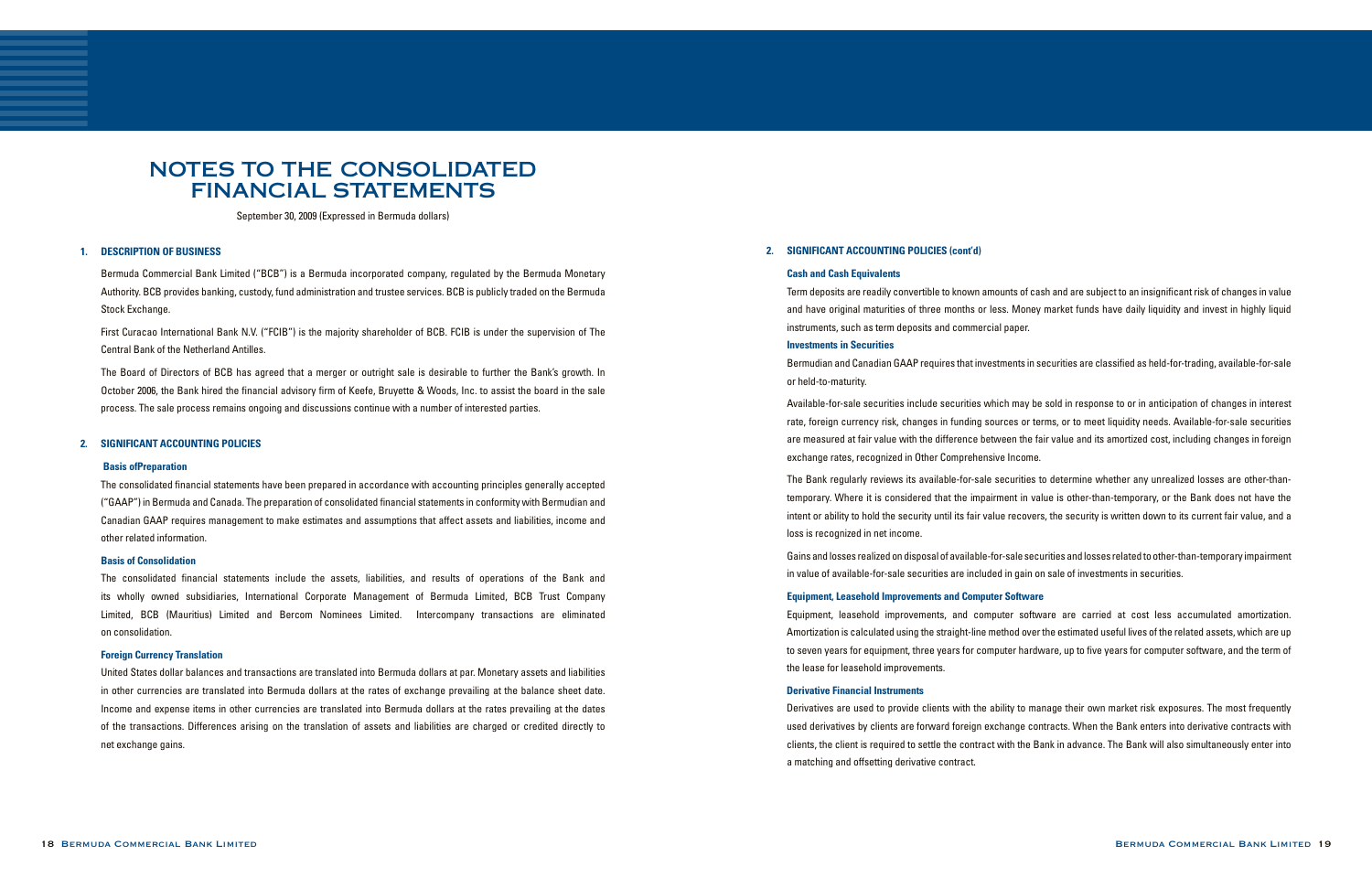September 30, 2009 (Expressed in Bermuda dollars)

### **2. SIGNIFICANT ACCOUNTING POLICIES (cont'd)**

### **Revenue Recognition**

Interest income and interest expense is recognized in the income statement using the effective interest rate method. The effective interest rate method is a method of calculating the amortized cost of a financial asset or a financial liability and of allocating the interest income or interest expense over the relevant period.

Fees and commissions include fees and commissions earned from banking and custodial services, fund administration, trust, company management, financial, and corporate registrar. Income is recognized as revenue on the accruals basis over the period during which the services are provided.

### **International Financial Reporting Standards**

In February 2008, the Canadian Accounting Standards Board confirmed that all publicly accountable enterprises will be required to report under IFRS in 2011, when IFRS will replace Canadian GAAP. These standards will apply to the Bank for the year ended September 30, 2011. The Bank is currently evaluating the impact of the initial application of these standards on the consolidated financial statements. While not fully determined, the change is not expected to materially impact the Bank's consolidated financial position or results of operations.

### **3. CASH, MONEY MARKET FUNDS AND TERM DEPOSITS**

Cash and term deposits are limited to investments that are readily convertible to known amounts of cash and, are subject to an insignificant risk of changes in value. Money market funds are investment in funds that provide daily liquidity and invest in highly liquid instruments, such as term deposits and commercial paper.

### **Credit Risk**

All counterparty banks and money market funds must be approved by the Bank's Credit Committee and approved by the Bank's President. The maximum amount that may be deposited with any single bank or money market fund is governed by a number of controlling variables including the Fitch and Moody's IBCA rating for that bank or money market fund. Banks and money market funds with a rating lower than B/C are not used to place deposits or investments. These limits will be reviewed periodically and will be adjusted as the capital of the Bank changes or the rating of a counterparty bank or money market fund goes below B/C.

### **3. CASH, MONEY MARKET FUNDS AND TERM DEPOSITS (cont'd)**

The credit rating of a counterparty bank or money market fund cannot exceed the rating of its home country or the country where most assets are invested. A bank's credit rating already reflects the country risk associated with the home country of that bank.

 No deposit in excess of six months will be made unless it matches a client deposit.

### **The maturities are as follows**

|                      |    | <b>Within 1 Month</b> |      | 1-3 Months |    | 3-6 Months |    | 6-12 Months |    | <b>Total</b> |
|----------------------|----|-----------------------|------|------------|----|------------|----|-------------|----|--------------|
| United States Dollar | S. | 345,438,929           | - \$ |            | \$ |            | \$ |             | \$ | 345,438,929  |
| Euro                 |    | 25,199,394            |      | 3,368,350  |    |            |    |             |    | 28,567,744   |
| British Pound        |    | 18,001,491            |      |            |    |            |    |             |    | 18,001,491   |
| Canadian Dollar      |    | 4,136,669             |      |            |    |            |    |             |    | 4,136,669    |
| Bermuda Dollar       |    | 1,686,282             |      |            |    |            |    |             |    | 1,686,282    |
| Other                |    | 7,113,873             |      | 3,688,518  |    |            |    |             |    | 10,802,391   |
| 2009 Total           | \$ | 401,576,638           | S    | 7,056,868  | S  | 0          | \$ | 0           | \$ | 408,633,506  |
|                      |    | <b>Within 1 Month</b> |      | 1-3 Months |    | 3-6 Months |    | 6-12 Months |    | <b>Total</b> |
| United States Dollar | S. | 414,298,420 \$        |      |            | S. |            | S  | 700,000     |    | 414,998,420  |
| Euro                 |    | 29,029,113            |      |            |    |            |    |             |    | 29,029,113   |
| <b>British Pound</b> |    | 18,043,960            |      | 1,802,600  |    |            |    |             |    | 19,846,560   |
| Canadian Dollar      |    | 6,830,560             |      |            |    |            |    |             |    | 6,830,560    |
| Bermuda Dollar       |    | 2,622,080             |      |            |    |            |    |             |    | 2,622,080    |
| Other                |    | 10,858,468            |      |            |    |            |    | 346.220     |    | 11,204,688   |
| 2008 Total           | \$ | 481,682,601           | S    | 1,802,600  | S. | 0          | S  | 1,046,220   | S  | 484,531,421  |
|                      |    |                       |      |            |    |            |    |             |    |              |

|                      |    | <b>Within 1 Month</b> |      | 1-3 Months |    | 3-6 Months               |      | 6-12 Months |    | <b>Total</b> |
|----------------------|----|-----------------------|------|------------|----|--------------------------|------|-------------|----|--------------|
| Inited States Dollar | S. | 345,438,929           | -S   |            | \$ | $\overline{\phantom{0}}$ | - \$ |             | \$ | 345,438,929  |
| uro                  |    | 25,199,394            |      | 3,368,350  |    |                          |      |             |    | 28,567,744   |
| ritish Pound         |    | 18,001,491            |      |            |    |                          |      |             |    | 18,001,491   |
| anadian Dollar'      |    | 4,136,669             |      |            |    |                          |      |             |    | 4,136,669    |
| lermuda Dollar       |    | 1,686,282             |      |            |    |                          |      |             |    | 1,686,282    |
| ther !               |    | 7,113,873             |      | 3,688,518  |    |                          |      |             |    | 10,802,391   |
| 009 Total            | \$ | 401,576,638           | -\$  | 7,056,868  | \$ | 0                        | -\$  | 0           | S. | 408,633,506  |
|                      |    | <b>Within 1 Month</b> |      | 1-3 Months |    | 3-6 Months               |      | 6-12 Months |    | <b>Total</b> |
| Inited States Dollar | \$ | 414,298,420           | - \$ |            | S  | -                        | -S   | 700,000     |    | 414,998,420  |
| uro                  |    | 29,029,113            |      |            |    |                          |      |             |    | 29,029,113   |
| ritish Pound         |    | 18,043,960            |      | 1,802,600  |    |                          |      |             |    | 19,846,560   |
| anadian Dollar'      |    | 6,830,560             |      |            |    |                          |      |             |    | 6,830,560    |
| ¦ermuda Dollar       |    | 2,622,080             |      |            |    |                          |      |             |    | 2,622,080    |
| Ither                |    | 10,858,468            |      |            |    |                          |      | 346.220     |    | 11,204,688   |
| 008 Total            | \$ | 481,682,601           | S.   | 1,802,600  | S. | 0                        | \$   | 1,046,220   | Ŝ. | 484,531,421  |
|                      |    |                       |      |            |    |                          |      |             |    |              |

### **The average effective yields earned are as follows:**

Term deposits Demand deposits<br>with other banks Money market funds

|                                    | 2009     | 2008  |
|------------------------------------|----------|-------|
| erm deposits                       | $1.58\%$ | 3.54% |
| emand deposits<br>with other banks | 0.24%    | 2.79% |
| loney market funds                 | $0.89\%$ | N/A   |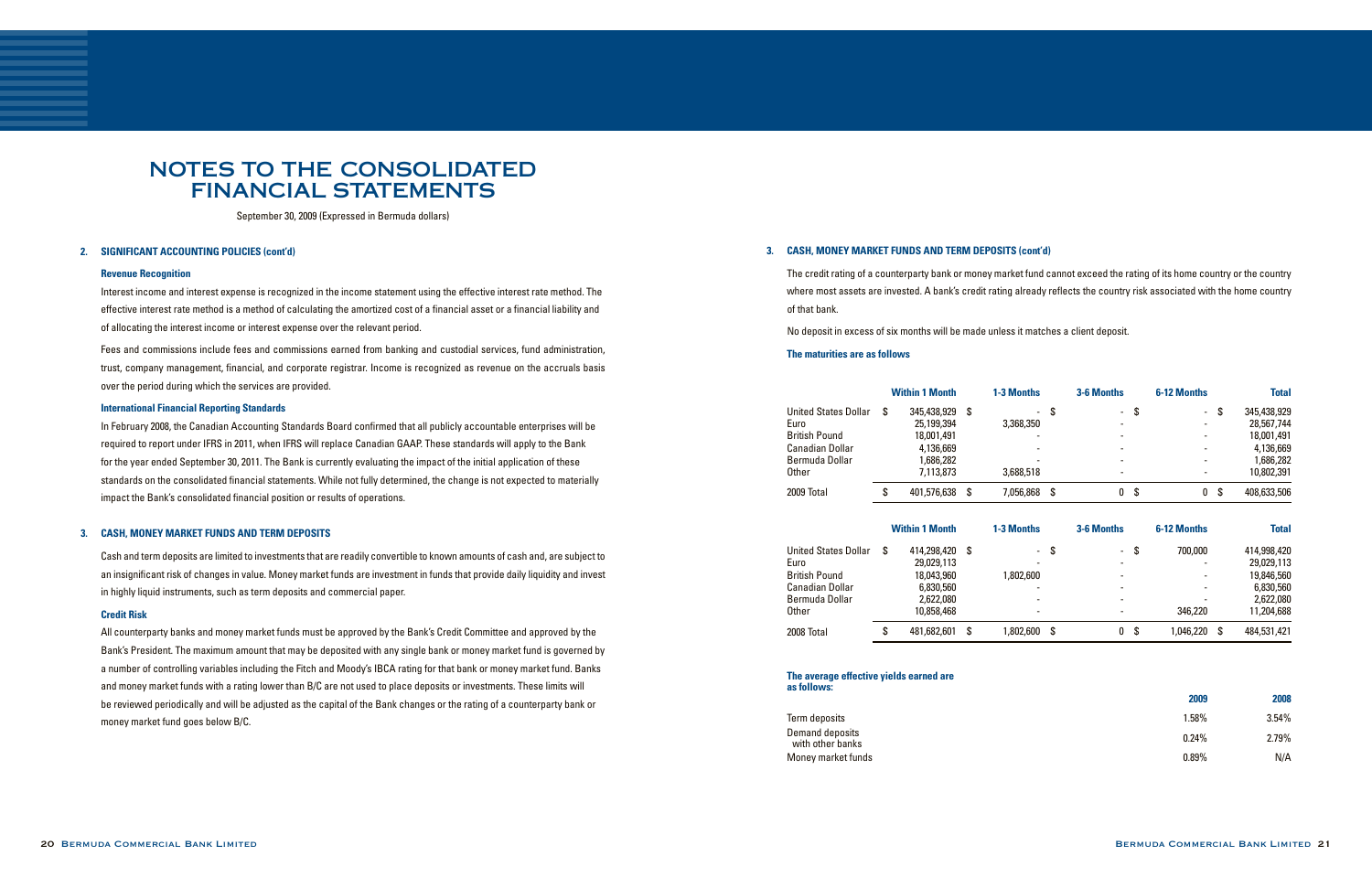September 30, 2009 (Expressed in Bermuda dollars)

### **4. INVESTMENTS IN SECURITIES**

During the year the Bank purchased \$10,800,000 of Bank of N.T. Butterfield Limited preference shares at par value. Management has classified these securities as available-for-sale and valued them at fair value. The difference between fair value and cost has been recognized in other comprehensive income. As of September 30, 2009, the fair value of the shares is \$12,690,000. The remaining investments in securities of \$190,026 are shares in Visa Inc., which are restricted for sale until March 2011.

### **5. EQUIPMENT, LEASEHOLD IMPROVEMENTS AND COMPUTER SOFTWARE**

**6. DEPOSITS**

Deposits include both demand and term deposits. Deposits payable on demand are interest and non-interest bearing deposits. Deposits payable on a fixed date are interest-bearing deposits that mature on a specified date.

### **The maturities are as follows:**

|                             | <b>Demand</b><br><b>Deposits</b> | <b>Within 1</b><br><b>Month</b> | $1 - 3$<br><b>Months</b> | $3-6$<br><b>Months</b> | $6 - 12$<br><b>Months</b> | <b>Total Term</b><br><b>Deposits</b>    | <b>Total</b><br><b>Deposits</b> |
|-----------------------------|----------------------------------|---------------------------------|--------------------------|------------------------|---------------------------|-----------------------------------------|---------------------------------|
| <b>United States Dollar</b> | \$109,121,006                    | \$158,223,318                   | \$6,228,102              | \$1,229,686            |                           | \$5,530,000 \$171,211,106 \$280,332,112 |                                 |
| Euro                        | 16,981,831                       | 7,490,448                       | 3,913,954                |                        |                           | 11,404,402                              | 28,386,233                      |
| <b>British Pound</b>        | 9,911,172                        | 4,981,365                       | 1,846,653                |                        | 1,041,815                 | 7,869,833                               | 17,781,005                      |
| Bermuda Dollar              | 3,347,337                        | 690,649                         |                          | 231,362                | 21,194                    | 943,205                                 | 4,290,542                       |
| Canadian Dollar             | 1,550,002                        | 905,132                         | 1,571,471                |                        | 105,290                   | 2,581,893                               | 4,131,895                       |
| <b>Other</b>                | 4,373,756                        | 2,492,151                       | 3,763,000                |                        |                           | 6,255,151                               | 10,628,907                      |
| 2009 Total                  |                                  | \$145,285,104 \$174,783,063     | \$17,323,180             | \$1,461,048            |                           | \$6,698,299 \$200,265,590 \$345,550,694 |                                 |
|                             |                                  |                                 |                          |                        |                           |                                         |                                 |
|                             | <b>Demand</b><br><b>Deposits</b> | <b>Within 1</b><br><b>Month</b> | $1 - 3$<br><b>Months</b> | $3-6$<br><b>Months</b> | $6 - 12$<br><b>Months</b> | <b>Total Term</b><br><b>Deposits</b>    | <b>Total</b><br><b>Deposits</b> |
| <b>United States Dollar</b> | \$75,444,552                     | \$257,672,831                   | \$2,179,727              | \$602,762              | \$1,040,005               | \$261,495,325 \$336,939,877             |                                 |
| Euro                        | 21,905,539                       | 6,900,180                       | 142,775                  |                        |                           | 7,042,955                               | 28,948,494                      |
| <b>British Pound</b>        | 8,019,448                        | 10,605,055                      | 976,571                  |                        |                           | 11,581,626                              | 19,601,074                      |
| Bermuda Dollar              | 2,544,137                        | 1,488,327                       | 103,888                  | 126,995                | 20,753                    | 1,739,963                               | 4,284,100                       |
| <b>Canadian Dollar</b>      | 1,626,761                        | 3,754,110                       | 1,270,103                |                        | 177,263                   | 5,201,476                               | 6,828,237                       |
| Other                       | 3,196,065                        | 7,498,717                       |                          | 346,220                |                           | 7,844,937                               | 11,041,002                      |

### **The average effective interest rates paid were:**

Term deposits, based on book values and contractual int Demand deposits

|              | 2009              | 2008                 |
|--------------|-------------------|----------------------|
| terest rates | 0.61%<br>$0.00\%$ | $3.01\%$<br>$0.07\%$ |

|                                                          | <b>Cost</b>                         | <b>Accumulated</b><br><b>Amortization</b> | <b>Net Book</b><br><b>Value 2009</b> |
|----------------------------------------------------------|-------------------------------------|-------------------------------------------|--------------------------------------|
| Equipment<br>Leasehold improvements<br>Computer software | \$1,048,743<br>408,556<br>2,086,867 | \$677,552<br>402.890<br>1,771,423         | \$371,191<br>5.666<br>315,444        |
| Total                                                    | \$3,544,166                         | \$2,851,865                               | \$692,301                            |
|                                                          | <b>Cost</b>                         | <b>Accumulated</b><br><b>Amortization</b> | <b>Net Book</b><br><b>Value 2008</b> |
| Equipment<br>Leasehold improvements<br>Computer software | \$879,496<br>408,556<br>1,944,402   | \$533,097<br>298,781<br>1,700,954         | \$346,399<br>109,775<br>243,448      |

Total \$2,532,832 \$699,622 \$2,532,454 \$2,532,832 \$699,622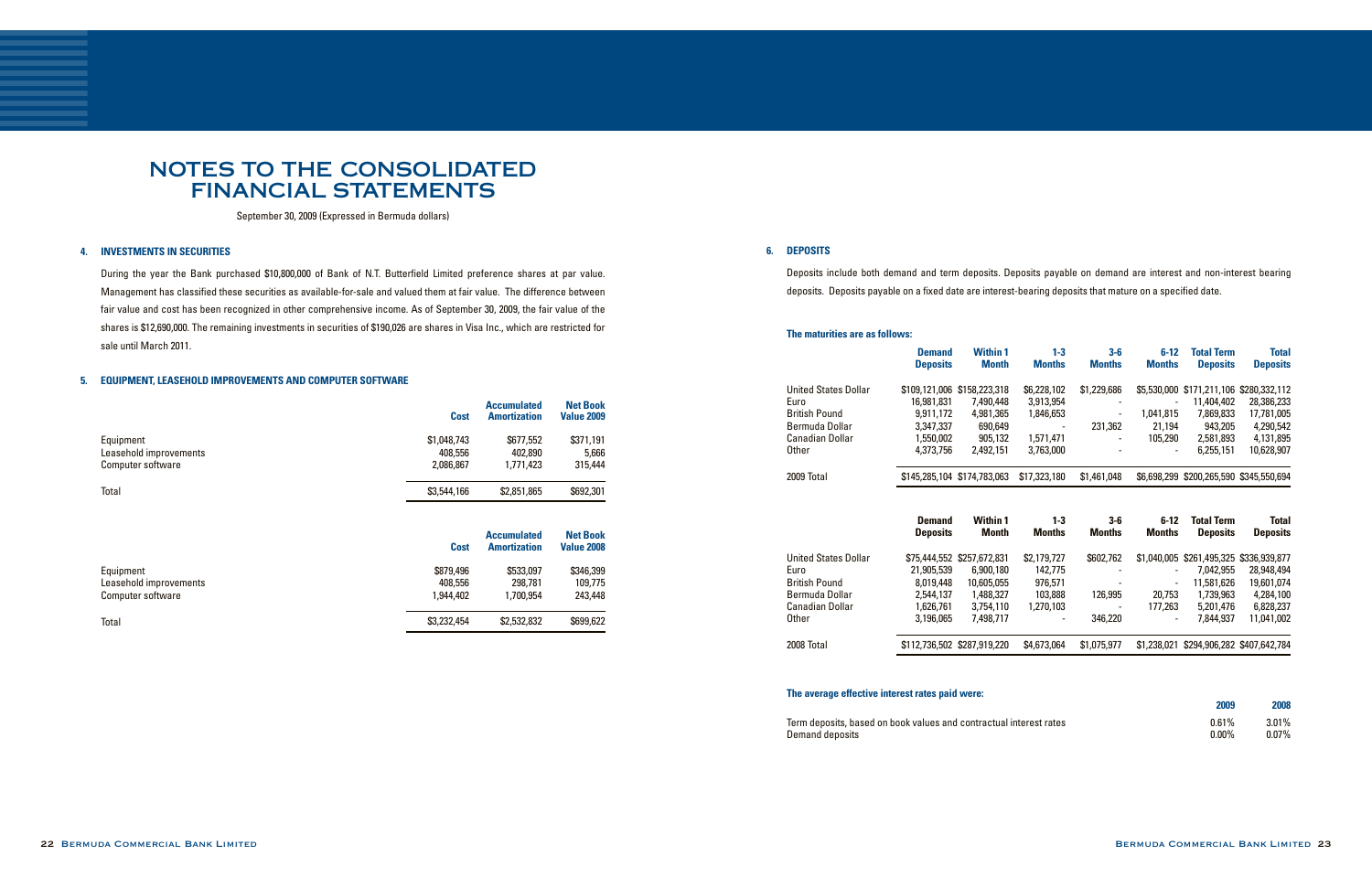### **7. CAPITAL STOCK (cont'd)**

In December 2001, the exercise date of the options originally issued in December 1995 was extended from December 31, 2002 to December 31, 2003. In December 2002, the exercise date of each lot of options was extended by two years. In December 2004, the exercise date of each lot of options was extended by a further three years.

During the year ended September 30, 2009, 400,000 (2008: nil) options were exercised by FCIB resulting in an issuance of the same number of common shares, with a par value of \$960,000 (2008: \$nil) and share premium of \$1,040,000 (2008: \$nil).

### **8. DIVIDENDS**

### **9. EARNINGS PER SHARE**

Basic Earnings per Share (EPS) is calculated by dividing net income by the weighted average number of common shares outstanding during the year. The Diluted EPS calculation assumes that stock options and warrants are only exercised and converted when the exercise price is below the average market price of the shares. It also assumes that the Bank will use any proceeds to purchase its common shares at their average market price during the period. Consequently, there is no imputed income on the proceeds and weighted average shares are only increased by the difference between the number of options and warrants exercised and the number of shares purchased by the Bank.

During the year ended September 30, 2008, 1,363,794 warrants were exercised resulting in an issuance of the same number of common shares, with a par value of \$3,273,106 and share premium of \$6,955,349. Of these warrants, 805,576 were exercised by FCIB.

## NOTES TO THE CONSOLIDATED FINANCIAL STATEMENTS

September 30, 2009 (Expressed in Bermuda dollars)

### **7. CAPITAL STOCK**

Declared and Paid: Half Year (2009: nil cents per common share; 2008: 40.0 cents)

As part of a Rights Offering in June 1995, the Bank issued 1,625,036 warrants which were convertible to common shares at \$7.50 between May 1997 and May 2001. In May 2001, December 2001 and December 2002, the expiry dates of the warrants were extended to May 31, 2002, 2003 and 2005, respectively. In December 2004, the expiry date of the warrants was further extended to May 30, 2008. The expiry date of May 30, 2008 was not further extended and all unexercised warrants expired at this date and are of no value.

Options to acquire common shares have been issued to the Bank's controlling shareholder. The options outstanding at September 30, 2009 are as follows:

All shares are common shares with a par value of \$2.40 each.

|                               | <b>Authorized</b><br><b>Shares</b> | <b>Par Value</b> | <b>Issued &amp;</b><br><b>Fully Paid</b><br><b>Shares</b> | <b>Par Value</b>                    | <b>Share</b><br><b>Premium</b> |
|-------------------------------|------------------------------------|------------------|-----------------------------------------------------------|-------------------------------------|--------------------------------|
| Balance at September 30, 2009 | 10,000,000                         | 24,000,000       |                                                           | 6.152.687 \$14.766.449 \$19.302.690 |                                |
| Balance at September 30, 2008 | 10,000,000                         | 24,000,000       | 5.752.687                                                 |                                     | \$13,806,449 \$18,262,690      |

Options to acquire common shares have been issued to the Bank's controlling shareholder. The options outstanding at September 30, 2009 are as follows:

| <b>Issue Date</b> | <b>Number of Options</b> | <b>Exercise Price</b> | <b>Exercise Period</b>                    |
|-------------------|--------------------------|-----------------------|-------------------------------------------|
| December 2000     | 500,000                  | \$5.6972              | January 1, 2003 through December 31, 2012 |
| December 1999     | 400,000                  | \$7.05                | January 1, 2002 through December 31, 2011 |
| December 1998     | 300,000                  | \$5                   | January 1, 2001 through December 31, 2010 |
| December 1997     | 200,000                  | \$5.125               | January 1, 2000 through December 31, 2009 |

| 2009 | 2008            |
|------|-----------------|
| \$   | \$<br>1,897,965 |
|      | 2,301,075       |
| \$   | \$<br>4,199,040 |

Declared and Paid: Year End (2009: nil cents per common share; 2008: 40.0 cents) Total \$ - \$ 4,199,040

No half year or year end dividends were declared or paid during the year ended September 30, 2009.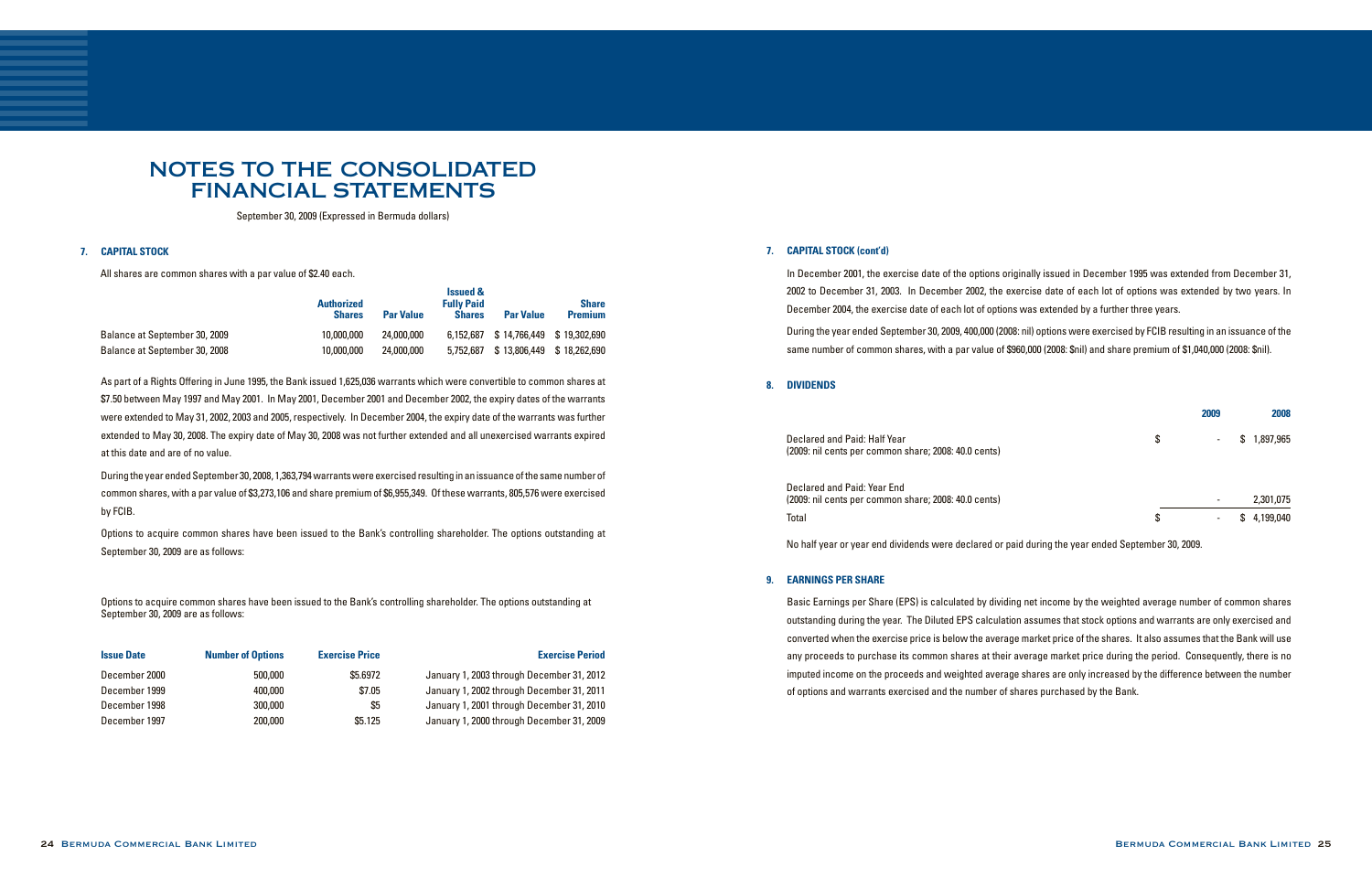September 30, 2009 (Expressed in Bermuda dollars)

### **9. EARNINGS PER SHARE (cont'd**)

 **The following table presents the computation of basic and diluted earnings per share:**

### **10. RELATED PARTY CONSIDERATIONS**

 At September 30, 2009 FCIB owns 53.00% (2008: 49.74%) of the Bank's issued shares.

The Bank provides banking services to FCIB and other related parties of FCIB under the same terms as an unrelated party would receive. The Bank earned interest and fees on these services of approximately \$373,000 during the year ended September 30, 2009 (2008: \$220,000).

The Bank and FCIB entered into a Software License and Support Agreement for an Internet Banking System effective October 1, 2003 providing for an initial license fee of \$80,000 together with an annual support and maintenance fee equal to 15% of the license fee. In the interest of expedience the Bank performs all routine support and maintenance itself using inhouse technical expertise. The Internet Banking System has operated continuously since 2004, and, while this agreement remains in force, the Bank has no reliance on FCIB for routine support.

### **10. RELATED PARTY CONSIDERATIONS (cont'd**)

During the year FCIB exercised 400,000 (2008: nil) options resulting in an issuance of the same number of common shares, and holds other options as described in Note 7.

### **11. EMPLOYEE BENEFITS**

The Bank meets the minimum requirements of the Bermuda National Pension Scheme (Occupational Pensions) Act 1998, related amendments and regulations. Under this legislation, the Bank contributes to its employees' pension requirements using a defined contribution plan at the following rates, following any probationary period for new staff: 5% of gross salary if service does not exceed 15 years; and 10% of gross salary if service exceeds 15 years. As permitted under the legislation, staff members are required to contribute annually 5% based on the employees' pensionable earnings. Staff members with greater than 15 years of service are not required to make contributions.

The scheme is administered by an independent party, and all such funds are segregated from the assets and liabilities of the Bank. Pension expense incurred during 2009 amounted to \$164,566 (2008: \$151,336).

### **12. COMMITMENTS AND CONTINGENT LIABILITIES**

In September 2006, the Bank moved premises and entered into a five-year lease, which contains two options to renew the lease for five additional years, for a total of fifteen years.

### **Payments due for premises rented under long-term lease at September 30, 2009 are**:

| 2010 | \$651,274 |  |
|------|-----------|--|
| 2011 | \$663,549 |  |

The Bank is contingently liable for letters of credit, which are fully matched by offsetting customer deposits in the amount of \$1,180,000 (2008: \$1,180,000). The Bank has issued a confirmed letter of credit in its own name in the amount of \$300,000 (2008: \$300,000) that is supported by a term deposit.

In October 2006, the Bank hired the financial advisory firm of Keefe, Bruyette & Woods, Inc. ("KBW") to assist the board in the Bank's sale process. Under the terms of the agreement with KBW, the Bank has agreed to pay KBW a cash fee based on a percentage of the market value of the aggregate sales consideration offered in exchange for the outstanding common stock of the Bank, with a minimum fee of \$1,000,000, plus out of pocket expenses. Such fee would be payable by the Bank and thus reduce shareholder proceeds. To date no fees have been paid to KBW.

| 2009                                                                            | <b>Net (Loss)</b><br><b>Earnings</b> | <b>Weighed</b><br><b>Average Shares</b> | <b>Loss (Earnings)</b><br>per Share |
|---------------------------------------------------------------------------------|--------------------------------------|-----------------------------------------|-------------------------------------|
| <b>Basic Loss Per Share</b><br>Net loss<br>Add: Incremental shares from assumed | $$$ (375.014)                        | 6,052,961                               | \$(0.06)                            |
| Exercise of stock options (Note 7)                                              |                                      | 454.857                                 |                                     |
| Adjusted weighted average shares outstanding                                    |                                      | 6,507,818                               |                                     |
| <b>Diluted Loss Per Share</b><br>Net loss                                       | (375.014)                            | $6.052.961*$                            | (0.06)                              |

\* Diluted Loss Per Share are calculated on the weighted average shares instead of the adjusted weighted average shares, as this would have an anti-dilutive impact.

| 2008                                         |             |           |        |
|----------------------------------------------|-------------|-----------|--------|
| <b>Basic Earnings Per Share</b>              |             |           |        |
| Net income                                   | \$5,157,044 | 4,860,267 | \$1.06 |
| Add: Incremental shares from assumed         |             |           |        |
| Exercise of stock options (Note 7)           |             | 896.142   |        |
| Conversion of warrants (Note 7)              |             | 333.857   |        |
|                                              |             |           |        |
| Adjusted weighted average shares outstanding |             | 6,090,266 |        |
|                                              |             |           |        |
| <b>Diluted Earnings Per Share</b>            |             |           |        |
| Net income                                   | \$5,157,044 | 6,090,266 | \$0.85 |
|                                              |             |           |        |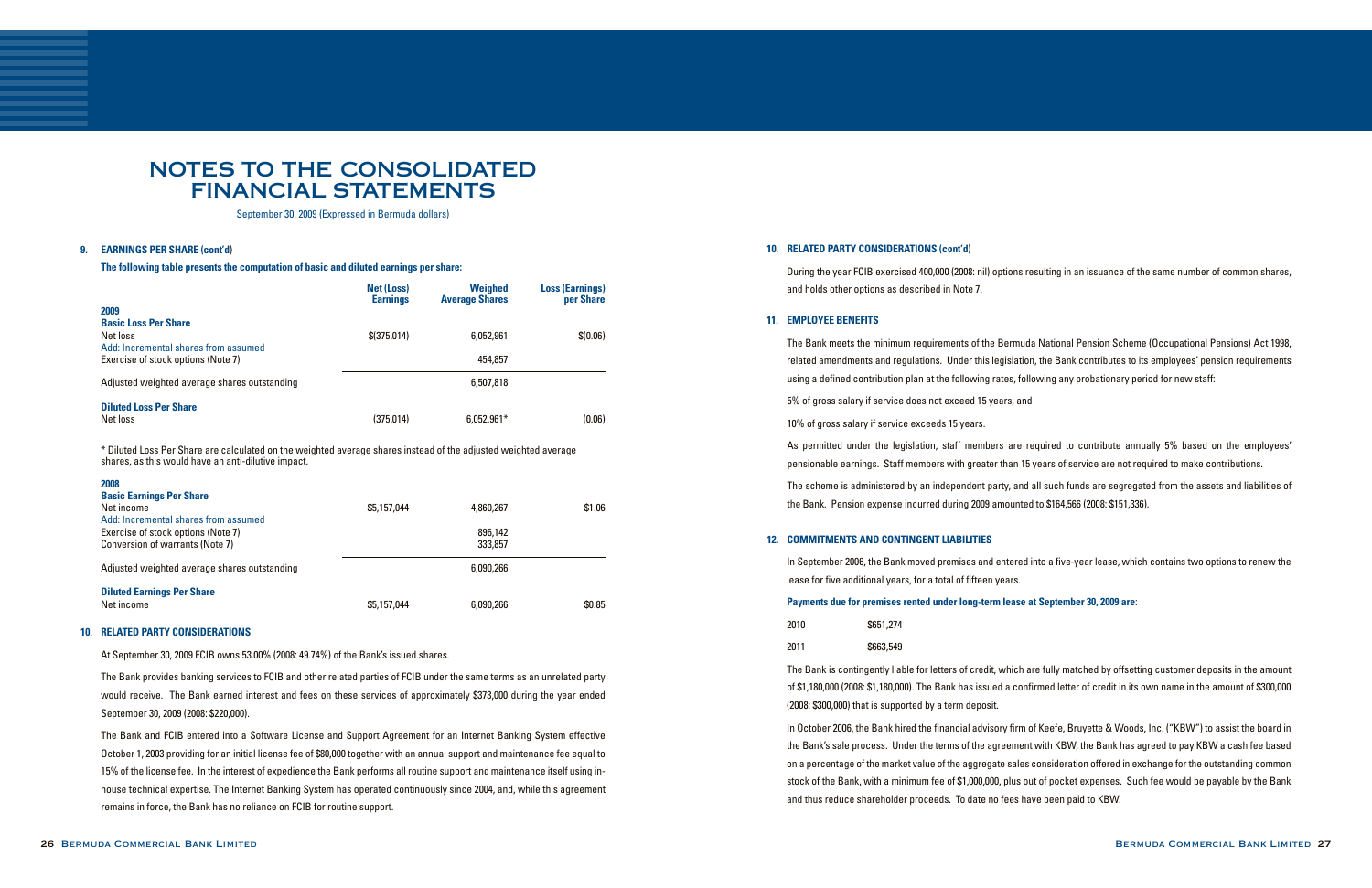### **13. INTEREST RATE SENSITIVITY**

## NOTES TO THE CONSOLIDATED FINANCIAL STATEMENTS

September 30, 2009 (Expressed in Bermuda dollars)

**Interest rate risk arises from maturity mismatches. The following is an analysis of the maturity of assets and liabilities:**

| 2009                                                 | <b>Within 1</b><br><b>Month</b> | $1 - 3$<br><b>Months</b> | $3-12$<br><b>Months</b> | <b>Over 12</b><br><b>Months</b> | <b>Non-Interest</b><br><b>Sensitive</b> | <b>Total</b>  |
|------------------------------------------------------|---------------------------------|--------------------------|-------------------------|---------------------------------|-----------------------------------------|---------------|
| <b>ASSETS</b>                                        |                                 |                          |                         |                                 |                                         |               |
| Due on demand                                        | \$13,103,030                    | \$                       | \$                      | \$                              | \$                                      | \$13,103,030  |
| Money market funds                                   | 167,453,850                     |                          |                         |                                 |                                         | 167,453,850   |
| Term deposits                                        | 221,019,758                     | 7,056,868                |                         |                                 |                                         | 228,076,626   |
| <b>Securities</b>                                    |                                 |                          |                         | $\overline{\phantom{a}}$        | 12,880,026                              | 12,880,026    |
| Other assets                                         |                                 |                          |                         |                                 | 1,840,495                               | 1,840,495     |
| Total assets                                         | \$401,576,638                   | \$7,056,868              | 0<br>S.                 | \$<br>0                         | \$14,720,521                            | \$423,354,027 |
| <b>LIABILITIES AND SHAREHOLDERS' EQUITY</b>          |                                 |                          |                         |                                 |                                         |               |
| <b>Deposits</b>                                      | \$320,068,167                   | \$17,323,180             | \$8,159,347             | \$<br>-                         | \$                                      | \$345,550,694 |
| Other liabilities                                    |                                 |                          |                         |                                 | 2,750,749                               | 2,750,749     |
| Shareholders' equity                                 |                                 |                          |                         | $\overline{\phantom{a}}$        | 75,052,584                              | 75,052,584    |
| <b>Total liabilities and</b><br>shareholders' equity | 320,068,167                     | 17,323,180               | 8,159,347               | 0                               | 77,803,333                              | 423,354,027   |
| Net surplus (deficit)                                | 81,508,471                      | (10, 266, 312)           | (8, 159, 347)           | 0                               | (63,082,812)                            | 0             |
| Cumulative net surplus                               | \$81,508,471                    | \$71,242,159             | \$63,082,812            | \$63,082,812                    | \$<br>0                                 | \$<br>0       |

## NOTES TO THE CONSOLIDATED FINANCIAL STATEMENTS

### September 30, 2009 (Expressed in Bermuda dollars)

| 50bps | 100bps |
|-------|--------|
| 1.1   | 2.2    |

### **Interest Rate Risk**

As part of its normal operating activities, the Bank is exposed to structural interest rate risk. Interest rate risk is subject to specific policies and is managed and overseen by management. Interestrate movements cause changes in interest income and interest expense and, although these changes move in the same direction, their relative magnitude will favorably or unfavorably impact annual net income and the value of shareholders' equity. The extent of that impact depends on several factors, including matching of asset and liability maturities and the interest rate curve. Assets and liabilities are managed to optimize the impact of interest rate movements in view of anticipated rate changes.

As a result of the unprecedented low interest rate environment and the current uncertainty prevailing in the credit markets it is difficult to accurately forecast the potential impact of an immediate and sustained variation in interest rates on net income and on the amount of shareholders' equity. At September 30, 2009 the U.S. Federal Funds rate, a key driver of the Bank's interest income ranged between 0 - 0.25%. On the assumption that interest rates remain positive, the impact on net income due to negative variation in interest rates is limited:

### **As at September 30, 2009 (millions of \$**)

Positive variation in interest rates Impact on net income (for the next 12 months)

| <b>Within 1</b><br><b>Month</b>             | $1 - 3$<br><b>Months</b> | $3 - 12$<br><b>Months</b> | <b>Over 12</b><br><b>Months</b>     | <b>Non-Interest</b><br><b>Sensitive</b> | <b>Total</b>                             |
|---------------------------------------------|--------------------------|---------------------------|-------------------------------------|-----------------------------------------|------------------------------------------|
|                                             |                          |                           |                                     |                                         |                                          |
| \$11,521,297                                | \$                       | S                         | \$                                  | S                                       | \$11,521,297<br>0                        |
| 470,161,304                                 | 1,802,600                | 1,046,220                 |                                     | 271,417                                 | 473,010,124<br>271,417                   |
| 363                                         |                          |                           | 153,493                             | 1,880,593                               | 2,034,449                                |
| \$481,682,964                               | \$1,802,600              | \$1,046,220               | \$153,493                           | \$2,152,010                             | \$486,837,287                            |
| <b>LIABILITIES AND SHAREHOLDERS' EQUITY</b> |                          |                           |                                     |                                         |                                          |
| \$400,655,722                               | \$4,673,064              | \$2,313,998               | \$<br>$\overline{\phantom{a}}$<br>- | Ŝ.<br>7,575,514<br>71,618,989           | \$407,642,784<br>7,575,514<br>71,618,989 |
| 400,655,722                                 | 4,673,064                | 2,313,998                 | 0                                   | 79,194,503                              | 486,837,287                              |
| 81,027,242                                  | (2,870,464)              | (1, 267, 778)             | 153,493                             | (77, 042, 493)                          | 0                                        |
| \$81,027,242                                | \$78,156,778             | \$76,889,000              | \$77,042,493                        | 0<br>Ŝ.                                 | \$<br>0                                  |
|                                             |                          |                           |                                     |                                         |                                          |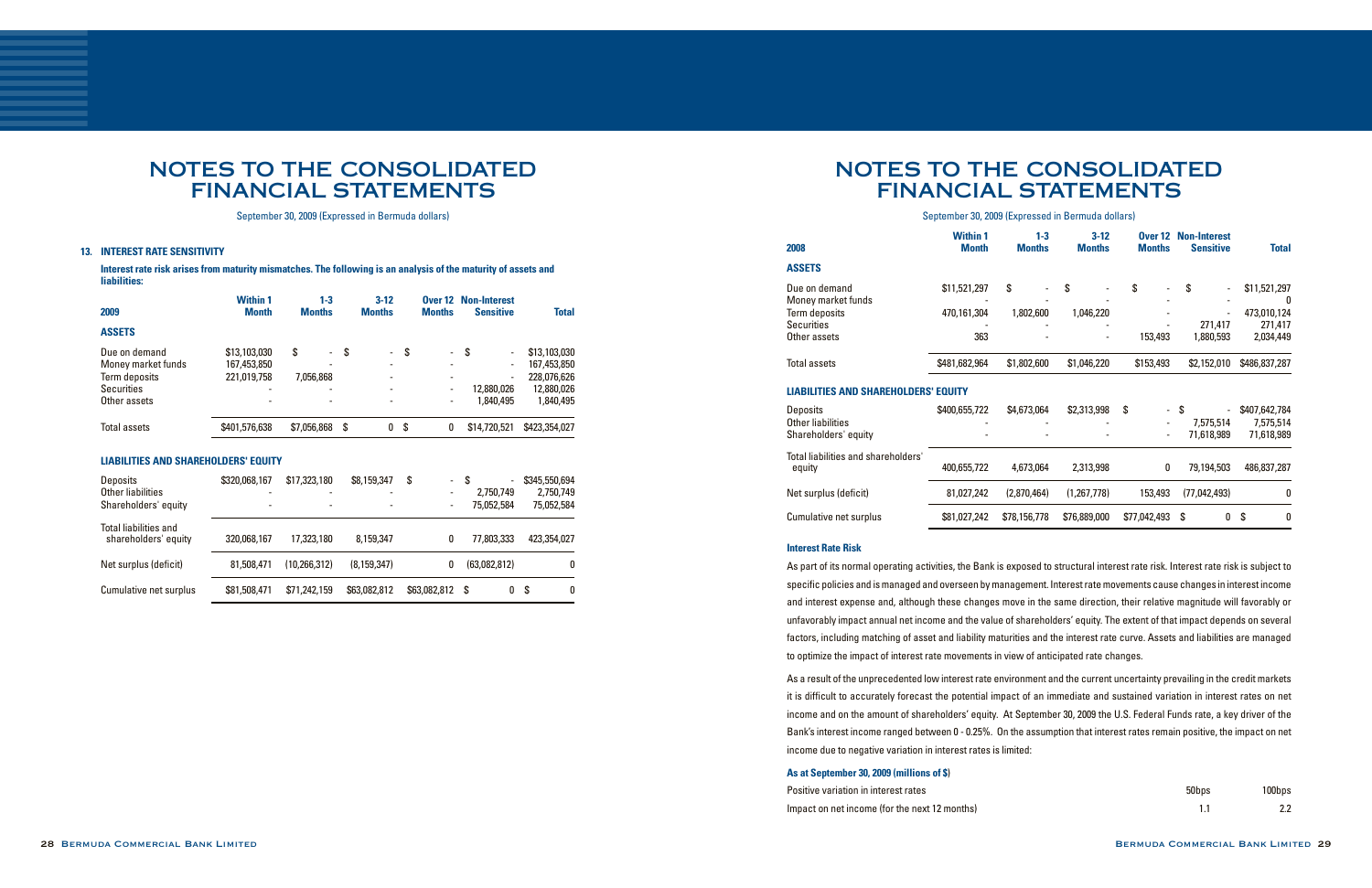September 30, 2009 (Expressed in Bermuda dollars)

### **14. RISKS ARISING FROM FINANCIAL INSTRUMENTS**

The Bank is exposed to a variety of risks as a result of holding financial instruments, the most significant of which are credit risk, market risk and liquidity risk.

### **Credit Risk**

Investments in securities are exposed to market risk, which is the risk of a financial loss resulting from unfavorable changes in equity prices, commodity prices and market volatility.

Credit risk is the risk of loss associated with a counterparty's inability or unwillingness to fulfill its payment obligations. Credit risk may arise directly from claims against, an issuer of securities, or indirectly from claims against a guarantor of credit obligations.

### **Market Risk**

The Bank's Asset & Liability Committee ("ALCO") is tasked with managing financial risk exposure, a responsibility delegated to it from the Board of Directors. It is the task of ALCO to manage within the policies and risk tolerance profile defined by the Board of Directors. ALCO meets on a scheduled and needs be basis to determine current performance and to review the investment risk within established limits.

### **Liquidity Risk**

Liquidity risk is the risk that the Bank may be unable to generate or obtain sufficient funds in a timely and cost-effective manner to meet our commitments as they come due.

### **Risk Managemen**t

The management of risk is a core function of the Bank and BCB has a number of policies, procedures and reports designed to facilitate the management of risks arising from financial instruments.

The limits within which ALCO operates are set by the Board and reviewed by the Bermuda Monetary Authority ("BMA"). The BMA has set large exposure limits for managing counterparty risk. As at September 30, 2009, the Bank's current counterparty exposure limits are \$50,000,000 for 'A' and 'B' rated banks, and \$17,000,000 for money market funds.

The Bank utilises matched deposit maturities to manage interest rate risk and liquidity risk, and counterparty limits, criteria, and approved instruments lists to manage counterparty risk. Compliance with policy is monitored via daily management reporting. The Bank manages price risk through balancing deposits with other banks and money market funds.

### **15. BUSINESS SEGMENTS**

The Bank's reportable business segments are strategic operating units that offer substantially different products and services. The Bank has two reportable business segments: Banking Services and Corporate Services.

### **Banking Services**

The Banking Services segment is responsible for monitoring and managing the risks associated with the majority of the Bank's financial assets and liabilities, including interest rate, foreign exchange, and credit risks.

### **Corporate Services**

The Corporate Services segment provides trust, company management, asset management and fund administration, corporate registrar, financial, and custody services to third parties as well as to the Bank's other business segments.

### **2009**

| <b>Banking</b><br><b>Services</b> |                            | <b>Corporate</b><br><b>Services</b> |           | amounts                  |                                        | <b>Totals</b> |
|-----------------------------------|----------------------------|-------------------------------------|-----------|--------------------------|----------------------------------------|---------------|
| 4,901,402                         | S                          | $\overline{\phantom{a}}$            | \$        | $\overline{\phantom{a}}$ | \$                                     | 4,901,402     |
|                                   |                            |                                     |           |                          |                                        | 3,004,464     |
|                                   |                            | 57,806                              |           | (57, 806)                |                                        | $\Omega$      |
| 6,560,236                         |                            | 1,403,436                           |           | (57,806)                 |                                        | 7,905,866     |
| (3,635,606)                       |                            | (1,778,174)                         |           | 21,500                   |                                        | (5,392,280)   |
| 2,924,630                         |                            | (374.738)                           |           | (36, 306)                |                                        | 2,513,586     |
| (1,785,724)                       |                            | (1, 139, 182)                       |           | 36,306                   |                                        | (2,888,600)   |
| 1.138.906                         |                            | (1,513,920)                         |           | O                        |                                        | (375, 014)    |
|                                   | S                          | 701.274                             | \$        | (268.563)                |                                        | \$423,354,027 |
|                                   | 1,658,834<br>\$422,921,316 |                                     | 1,345,630 |                          | <b>Elimination of</b><br>inter-segment |               |

### **2008**

| 2008                                           |   | <b>Banking</b><br><b>Services</b> |      | <b>Corporate</b><br><b>Services</b> | <b>Elimination of</b><br>inter-segment<br>amounts | <b>Totals</b>   |
|------------------------------------------------|---|-----------------------------------|------|-------------------------------------|---------------------------------------------------|-----------------|
| Net Interest Income from<br>external customers | S | 8,657,176                         | - \$ | $\blacksquare$                      | \$<br>$\overline{\phantom{a}}$                    | \$<br>8,657,176 |
| Fees and other income from                     |   |                                   |      |                                     |                                                   |                 |
| external customers                             |   | 2,588,351                         |      | 2,466,857                           |                                                   | 5,055,208       |
| Inter-segment fees and other income            |   |                                   |      | 68,940                              | (68, 940)                                         | 0               |
| Total income                                   |   | 11,245,527                        |      | 2.535.797                           | (68, 940)                                         | 13,712,384      |
| Operating expenses                             |   | (3, 182, 180)                     |      | (1,907,908)                         | 27.975                                            | (5,062,113)     |
| Net income before head office allocation       |   | 8,063,347                         |      | 627.889                             | (40, 965)                                         | 8,650,271       |
| Head office allocation                         |   | (2,297,353)                       |      | (1,236,839)                         | 40,965                                            | (3,493,227)     |
| Net income                                     |   | 5,765,994                         |      | (608, 950)                          |                                                   | 5,157,044       |
| Seament assets                                 |   | \$486,419,663                     | S    | 1.657.866                           | \$(1.240.242)                                     | \$486,837,287   |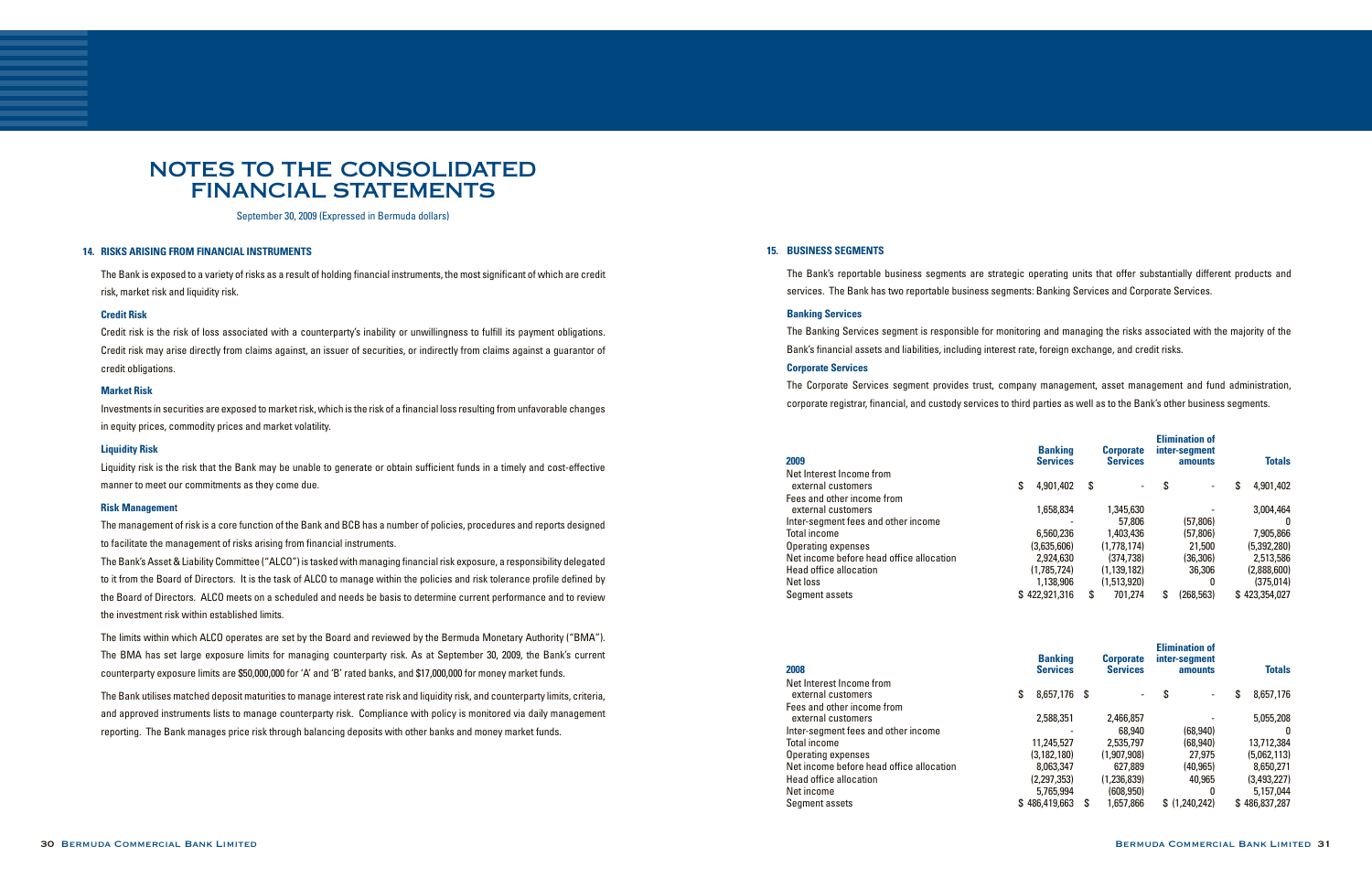## CONSOLIDATED FIVE YEAR SUMMARY

### **BALANCE SHEET**

|                                                                                | 2009          | 2008          | 2007                     | 2006                     | 2005                       |
|--------------------------------------------------------------------------------|---------------|---------------|--------------------------|--------------------------|----------------------------|
| <b>Assets</b>                                                                  |               |               |                          |                          |                            |
| Cash, money market funds and<br>term deposits<br>Loans and advances, net       | \$408,633,506 | \$484,531,421 | \$618,598,554<br>166,253 | \$461,456,772<br>223,722 | \$854,004,191<br>1,413,542 |
| Investments in securities<br>Equipment, leasehold<br>improvements and computer | 12,880,026    | 271,417       |                          |                          |                            |
| software<br>Interest receivable and other                                      | 692.301       | 699,622       | 832,178                  | 1,201,301                | 1,352,320                  |
| assets                                                                         | 1,148,194     | 1,334,827     | 1,949,386                | 1,390,693                | 2,053,035                  |
| <b>Total assets</b>                                                            | \$423,354,027 | \$486,837,287 | \$621,546,371            | \$464,272,488            | \$858,823,088              |
| <b>Liabilities</b>                                                             |               |               |                          |                          |                            |
| <b>Total deposits</b><br>Interest payable and other                            | \$345,550,694 | \$407,642,784 | \$555,545,620            | \$399,740,365            | \$803,075,117              |
| liabilities                                                                    | 2,750,749     | 7,575,514     | 5,839,638                | 7,095,549                | 4,427,603                  |
| <b>Total liabilities</b>                                                       | 348,301,443   | 415,218,298   | 561,385,258              | 406,835,914              | 807,502,720                |
| <b>Shareholders' Equity</b>                                                    |               |               |                          |                          |                            |
| Capital stock                                                                  | 14,766,449    | 13,806,449    | 10,533,343               | 10,434,252               | 10,397,666                 |
| Share premium<br>Accumulated other                                             | 19,302,690    | 18,262,690    | 11,307,341               | 11,096,772               | 11,019,028                 |
| comprehensive income                                                           | 2,080,026     | 271.417       |                          |                          |                            |
| <b>Retained earnings</b>                                                       | 38,903,419    | 39,278,433    | 38,320,429               | 35,905,550               | 29,903,674                 |
| Total shareholders' equity                                                     | 75,052,584    | 71,618,989    | 60,161,113               | 57,436,574               | 51,320,368                 |
| Total liabilities and shareholders'<br>equity                                  | \$423,354,027 | \$486,837,287 | \$621,546,371            | \$464,272,488            | \$858,823,088              |

### **STATEMENT OF OPERATIONS AND RETAINED EARNINGS**

Securities and properties, other than demand or term deposits with the Bank, held in a trust or a custodial capacity for customers, are not included in the consolidated balance sheet as such assets are not the property of the Bank or its subsidiaries. The value of assets under trust and custody as at September 30, 2009 are estimated to be \$0.42 billion (2008: \$0.45 billion).

|                                      | 2009             | 2008             | 2007             | 2006             | 2005             |
|--------------------------------------|------------------|------------------|------------------|------------------|------------------|
| <b>Income</b>                        |                  |                  |                  |                  |                  |
| Interest income                      | \$<br>6,510,264  | \$<br>19,254,173 | \$<br>24,168,051 | \$<br>29,764,625 | \$<br>16,923,208 |
| Interest expense                     | 1,608,862        | 10,596,997       | 13,661,079       | 18,162,866       | 8,692,860        |
| Net interest income                  | 4,901,402        | 8,657,176        | 10,506,972       | 11,601,759       | 8,230,348        |
| Fees and commissions                 | 2,188,520        | 3,468,651        | 4,201,302        | 6,374,718        | 4,871,530        |
| Other operating income               | 171,815          | 181,219          | 216,280          | 218,751          | 257,545          |
| Net exchange gains                   | 518,283          | 936,960          | 791,044          | 654,652          | 778,080          |
| Gain on sale of investments          |                  |                  |                  |                  |                  |
| in securities                        | 125,846          | 468,378          |                  |                  |                  |
| Other income                         |                  |                  |                  | 689,805          |                  |
| <b>Total income</b>                  | 7,905,866        | 13,712,384       | 15,715,598       | 19,539,685       | 14,137,503       |
| <b>Expenses</b>                      |                  |                  |                  |                  |                  |
| Salaries and employee benefits       | 4,057,169        | 4,640,307        | 4,780,231        | 5,020,624        | 4,467,193        |
| Amortization and write-offs          | 386,063          | 447,780          | 538,382          | 866,379          | 687,348          |
| Other expenses                       | 3,837,648        | 3,467,253        | 4,458,567        | 3,520,595        | 3,812,770        |
| <b>Total expenses</b>                | 8,280,880        | 8,555,340        | 9,777,180        | 9,407,598        | 8,967,311        |
| <b>Net (Loss) Income</b>             | (375, 014)       | 5,157,044        | 5,938,418        | 10,132,087       | 5,170,192        |
| <b>Retained Earnings<sup>1</sup></b> | 39,278,433       | 38,320,429       | 35,905,550       | 29,903,674       | 26,790,726       |
| <b>Dividends</b>                     |                  | (4, 199, 040)    | (3,523,539)      | (4, 130, 211)    | (2,057,244)      |
| <b>Retained Earnings<sup>2</sup></b> | \$<br>38,903,419 | \$<br>39,278,433 | \$<br>38,320,429 | \$<br>35,905,550 | \$<br>29,903,674 |
| Basic earnings per share             | \$<br>(0.06)     | \$<br>1.06       | \$<br>1.36       | \$<br>2.34       | \$<br>1.19       |
| <sup>1</sup> Beginning of year       |                  |                  |                  |                  |                  |

<sup>2</sup> End of year

### **ASSETS UNDER TRUST AND CUSTODY**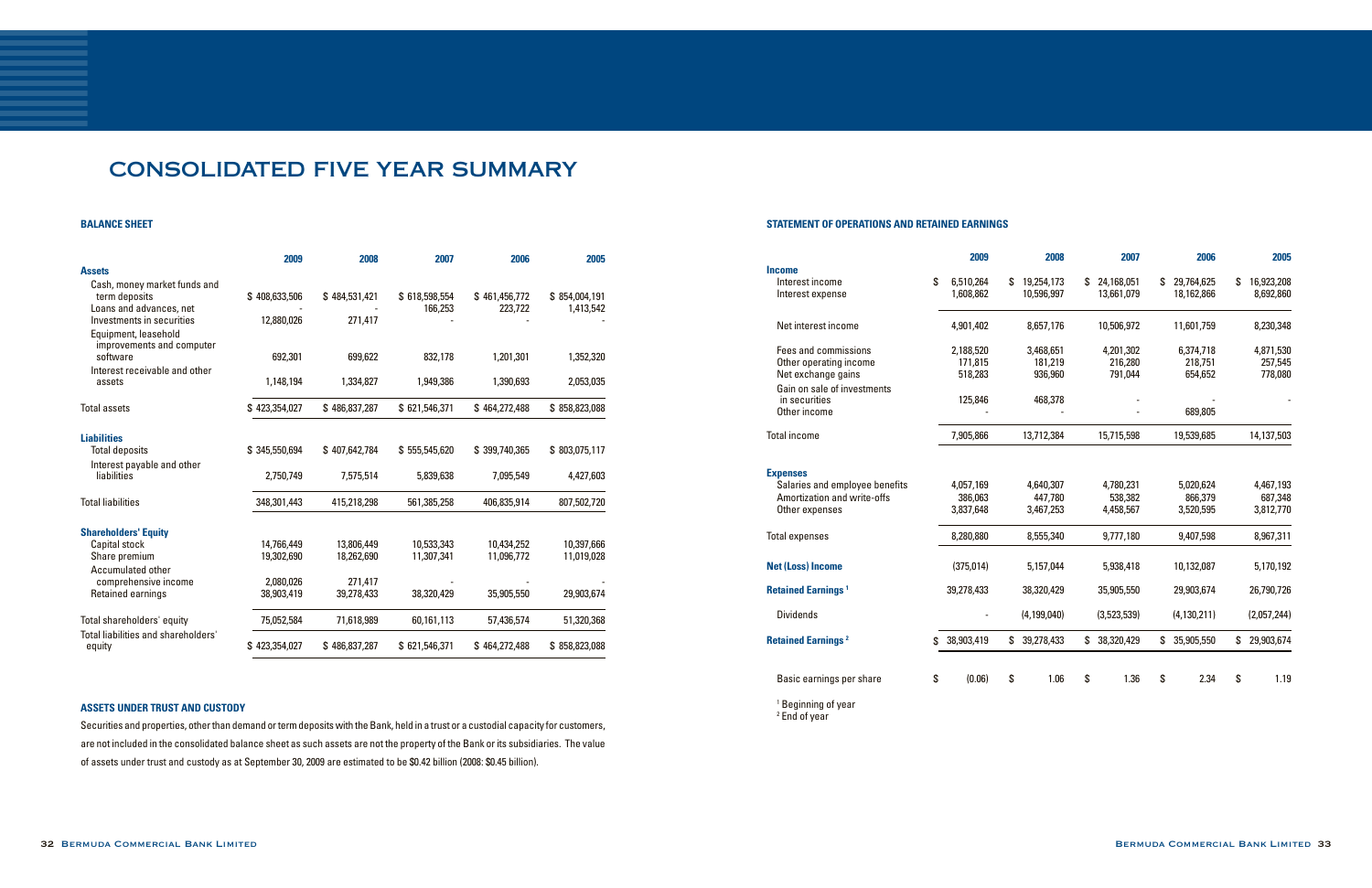### **INTERNATIONAL CORPORATE MANAGEMENT OF BERMUDA LIMITED**

Telephone: (441) 295-5678 Fax: (441) 292-5898 Incorporated in Bermuda on December 21, 1992. Provides corporate and partnership management and corporate registrar and financial services.

### **BCB TRUST COMPANY LIMITED**

Telephone: (441) 295-5678 Fax: (441) 292-6128 Incorporated in Bermuda on February 24, 1970. Provides trust and financial services to individuals and companies.

### **BERCOM NOMINEES LIMITED**

Telephone: (441) 295-5678 Fax: (441) 295-8091 Incorporated in Bermuda on July 8, 1987 as a nominee company.

# Subsidiaries as at **SEPTEMBER 30, 2009**

The registered address for above companies is: Bermuda Commercial Bank Building 19 Par-la-Ville Road, Hamilton HM 11, Bermuda

*Bermuda is the principal country of operations for the above companies.*

### **BCB (MAURITIUS) LIMITED**

c/o Abax Corporate Services Level 6, One Cathedral Square Jules Koenig Street, Port Louis, Mauritius Telephone: (230) 206-8600 Fax: (230) 208-7949 Incorporated in Mauritius on November 2, 1994. Provides custodial services for BCB in Mauritius.

# Board of Directors as at **SEPTEMBER 30, 2009**

**Dr. Clarence R. Terceira JP CHAIRMAN** Founding Director, Former President Retired Dental Surgeon

**E. John Sainsbury PRESIDENT** Former CEO, Argus Insurance Co. Limited.

**Anthony Cijntje**<sup>1</sup> Managing Director ACC and Partners BV, Netherlands Antilles

**Michael Cranfield** Chief Information Officer, Bermuda Commercial Bank

**C. Jerome Dill**  Executive Vice President, General Counsel, Validus Reinsurance Limited

**Horst Finkbeiner II** Chief Operating Officer, Bermuda Commercial Bank **R. Anthony Jones MA** Managing Director, Washington Properties (Bermuda) Limited

**Geomaly Martes**<sup>1</sup> Managing Director Foundation Governmental Audit Bureau (SOAB)

**Greg Reid**<sup>1</sup> Chief Financial Officer, Bermuda Commercial Bank

**Delaey Robinson** Innkeeper

1 Denotes non-Bermudian director. As at September 30, 2009, the total interest of all Directors, Statutory Officers, and Executive Officers amounted to 163,568 (2.66%) in common shares and nil (0%) in options.

*There are no service contracts with directors.*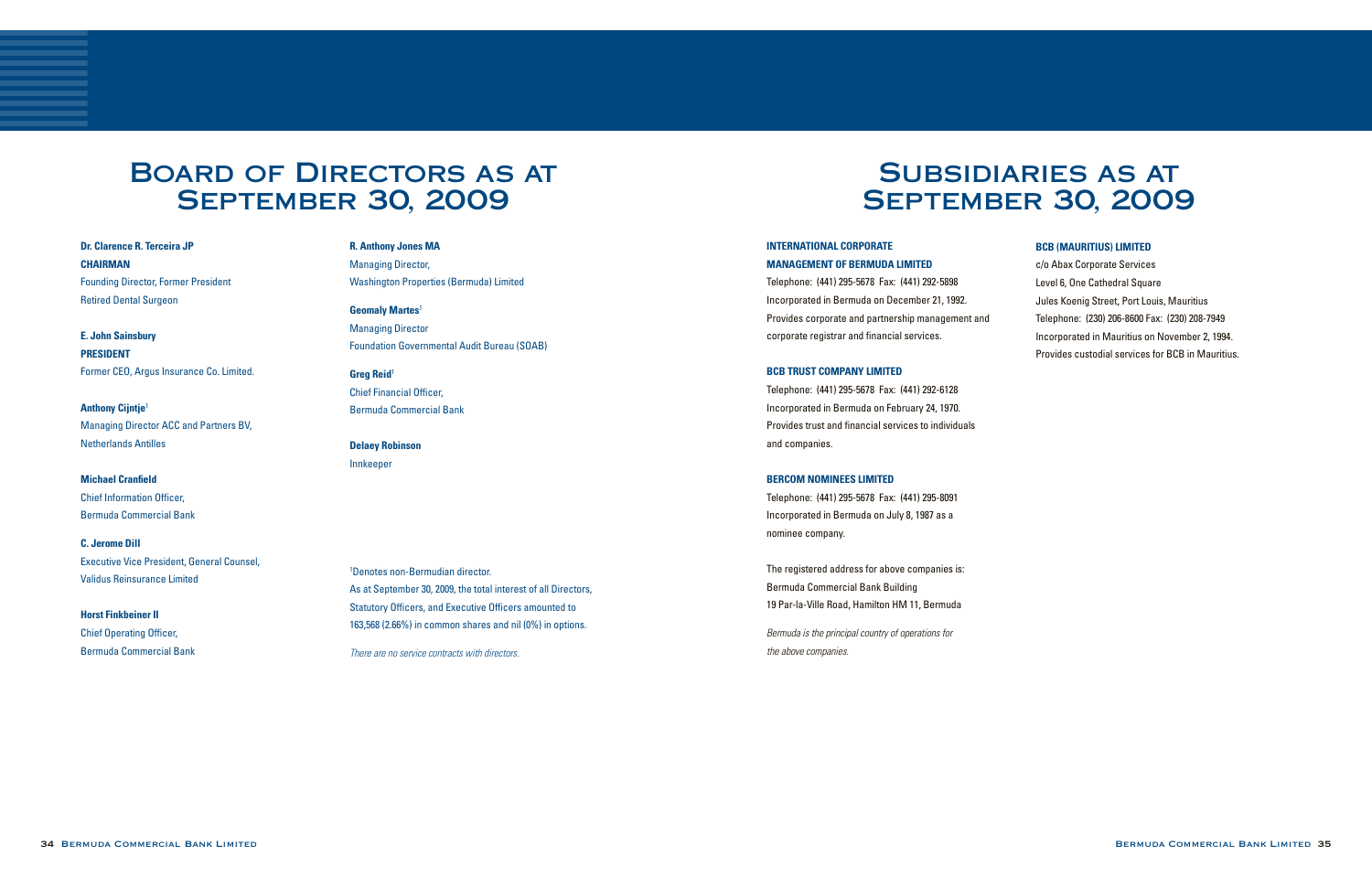# **MANAGEMENT AND STAFF**

Horst E. Finkbeiner II Chief Operating Officer

Greg Reid Chief Financial Officer

Michael Cranfield Chief Information Officer

Granville Gibbons Manager, General & Administration Neil de St.Croix Consulting Manager, BCB Trust **Company** 

Steven R. Morris General Manager, International Corporate Management of Bermuda Limited

P. Glendall Phillips General Manager, Banking Services Sophia Ming Assistant Manager, Head of Treasury **Operations** 

Ann Robinson Assistant Manager, Head of Banking **Operations** 



Robin Dyer Compliance Officer

Ishwar Narayanan Internal Auditor

Karen Blankendal Assistant Manager, Head of Client Administrators

Shanalette DeSilva Assistant Manager, Head of Custodial Services

Angelique Dowling Human Resources Generalist

Janet Field Corporate Secretary

Natascia Bertoli-Badoli Alan Bird Kal-lyn Crockwell Milton Darrell Susan Davis Michelle Johnston Cindy Lambe Dezané Lathan

Reneé McHardy Marek Noha Stephen Outerbridge Charmette Phillip Heather Roque Donnette Simons Jill Smith Khamla Smith

Melissa Smith Donnell Taylor Eugena Wainwright Brian Ward Elsie Webb Reneé Wilson Marc Zinsmeister

![](_page_18_Picture_22.jpeg)